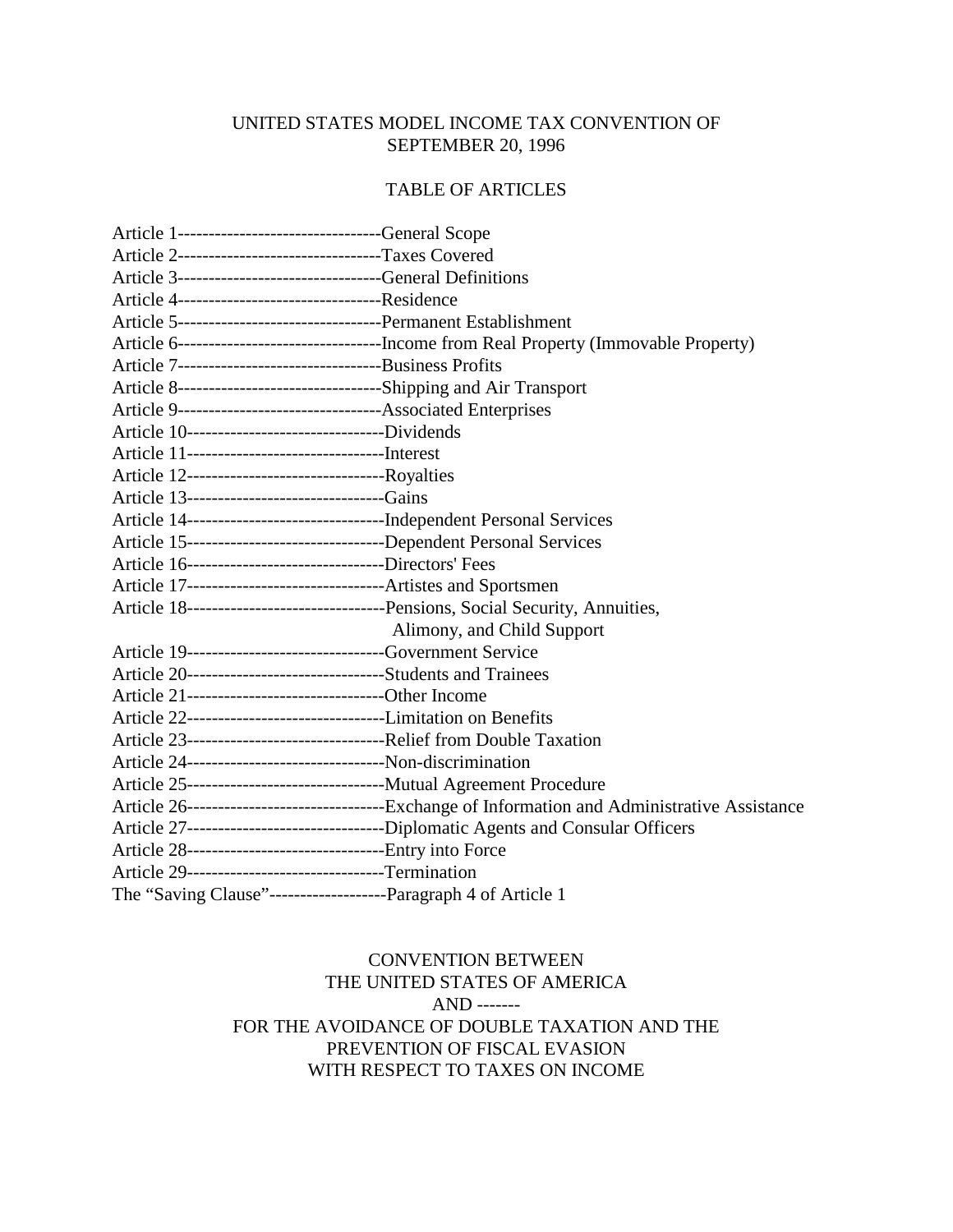<span id="page-1-0"></span>The United States of America and -----, desiring to conclude a Convention for the avoidance of double taxation and the prevention of fiscal evasion with respect to taxes on income, have agreed as follows:

# ARTICLE 1

# General Scope

 1. This Convention shall apply only to persons who are residents of one or both of the Contracting States, except as otherwise provided in the Convention.

2. The Convention shall not restrict in any manner any benefit now or hereafter accorded:

- a) by the laws of either Contracting State; or
- b) by any other agreement between the Contracting States.

3. Notwithstanding the provisions of subparagraph 2(b):

(a) the provisions of Article 26 (Mutual Agreement Procedure) of this Convention exclusively shall apply to any dispute concerning whether a measure is within the scope of this Convention, and the procedures under this Convention exclusively shall apply to that dispute; and

(b) unless the competent authorities determine that a taxation measure is not within the scope of this Convention, the nondiscrimination obligations of this Convention exclusively shall apply with respect to that measure, except for such national treatment or most-favored-nation obligations as may apply to trade in goods under the General Agreement on Tariffs and Trade. No national treatment or most-favored-nation obligation under any other agreement shall apply with respect to that measure.

(c) For the purpose of this paragraph, a "measure" is a law, regulation, rule, procedure, decision, administrative action, or any similar provision or action.

 4. Notwithstanding any provision of the Convention except paragraph 5 of this Article, a Contracting State may tax its residents (as determined under Article 4 (Residence)), and by reason of citizenship may tax its citizens, as if the Convention had not come into effect. For this purpose, the term "citizen" shall include a former citizen or long-term resident whose loss of such status had as one of its principal purposes the avoidance of tax (as defined under the laws of the Contracting State of which the person was a citizen or long-term resident), but only for a period of 10 years following such loss.

5. The provisions of paragraph 4 shall not affect:

a) the benefits conferred by a Contracting State under paragraph 2 of Article 9 (Associated Enterprises), paragraphs 2 and 5 of Article 18 (Pensions, Social Security, Annuities, Alimony, and Child Support), and Articles 23 (Relief From Double Taxation),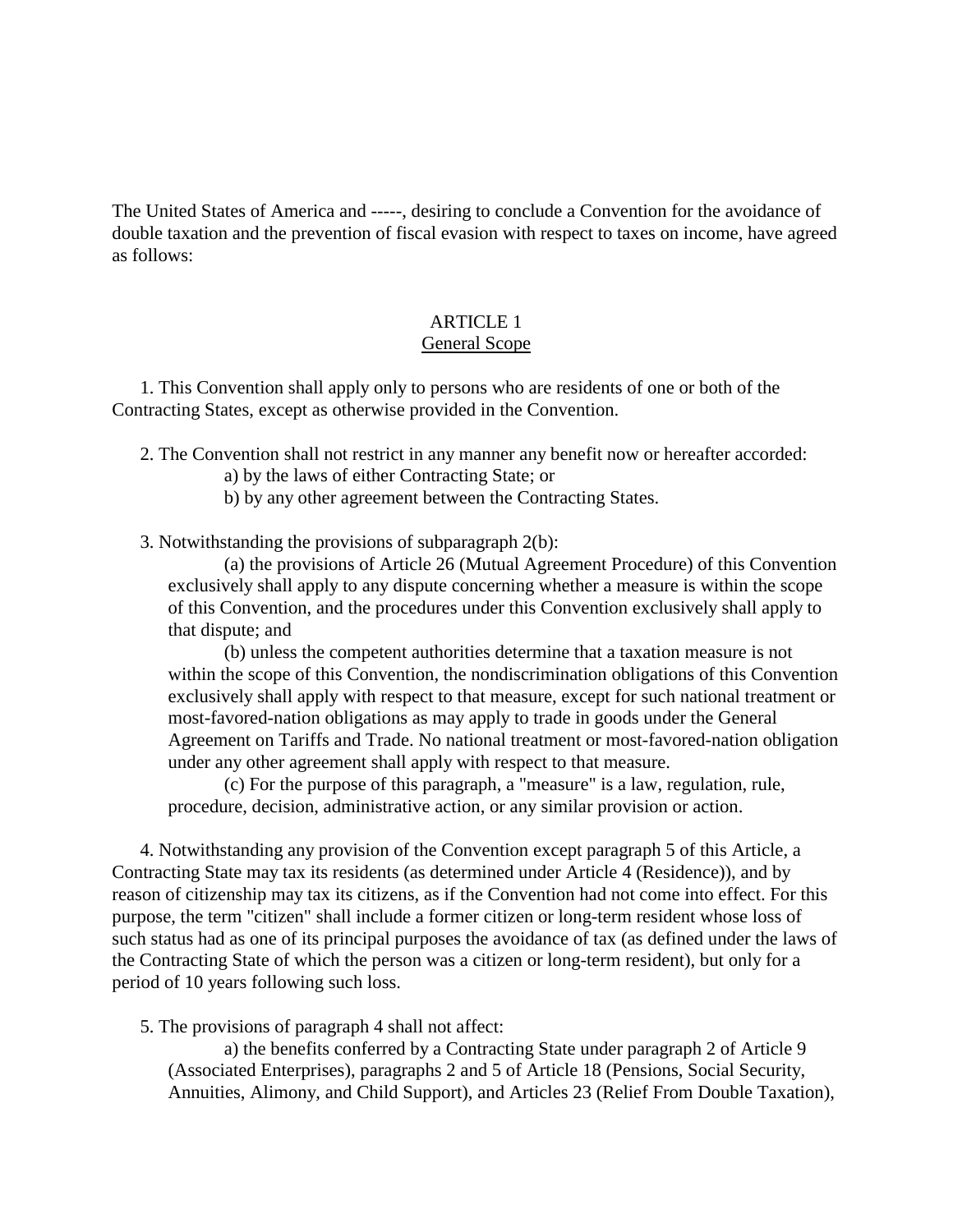<span id="page-2-0"></span>24 (Non-Discrimination), and 25 (Mutual Agreement Procedure); and b) the benefits conferred by a Contracting State under paragraph 6 of Article 18 (Pensions, Social Security, Annuities, Alimony, and Child Support), Articles 19 (Government Service), 20 (Students and Trainees), and 27 (Diplomatic Agents and Consular Officers), upon individuals who are neither citizens of, nor have been admitted for permanent residence in, that State.

# ARTICLE 2

# Taxes Covered

1. The existing taxes to which this Convention shall apply are:

a) in the United States: the Federal income taxes imposed by the Internal Revenue Code (but excluding social security taxes), and the Federal excise taxes imposed with respect to private foundations.

\_\_\_\_\_\_\_\_\_\_\_\_\_\_\_\_\_\_\_\_\_\_\_\_\_\_\_\_\_\_\_\_\_\_\_\_\_\_\_\_\_\_\_\_\_\_\_\_\_\_\_\_\_\_\_\_\_\_\_\_\_\_\_\_\_\_\_\_\_\_\_\_

b) in \_\_\_\_\_\_\_\_\_\_ : \_\_\_\_\_\_\_\_\_\_\_\_\_\_\_\_\_\_\_\_\_\_\_\_\_\_\_\_\_\_\_\_

 $\frac{1}{2}$ 

 2. The Convention shall apply also to any identical or substantially similar taxes that are imposed after the date of signature of the Convention in addition to, or in place of, the existing taxes. The competent authorities of the Contracting States shall notify each other of any significant changes that have been made in their respective taxation laws or other laws affecting their obligations under the Convention, and of any official published material concerning the application of the Convention, including explanations, regulations, rulings, or judicial decisions.

# ARTICLE 3

# General Definitions

1. For the purposes of this Convention, unless the context otherwise requires:

a) the term "person" includes an individual, an estate, a trust, a partnership, a company, and any other body of persons;

b) the term "company" means any body corporate or any entity that is treated as a body corporate for tax purposes according to the laws of the state in which it is organized;

c) the terms "enterprise of a Contracting State" and "enterprise of the other Contracting State" mean respectively an enterprise carried on by a resident of a Contracting State, and an enterprise carried on by a resident of the other Contracting State; the terms also include an enterprise carried on by a resident of a Contracting State through an entity that is treated as fiscally transparent in that Contracting State;

d) the term "international traffic" means any transport by a ship or aircraft, except when such transport is solely between places in a Contracting State;

e) the term "competent authority" means:

(i) in the United States: the Secretary of the Treasury or his delegate; and (ii) in \_\_\_\_\_\_\_\_\_\_\_\_\_: \_\_\_\_\_\_\_\_\_\_\_\_\_\_\_\_\_\_;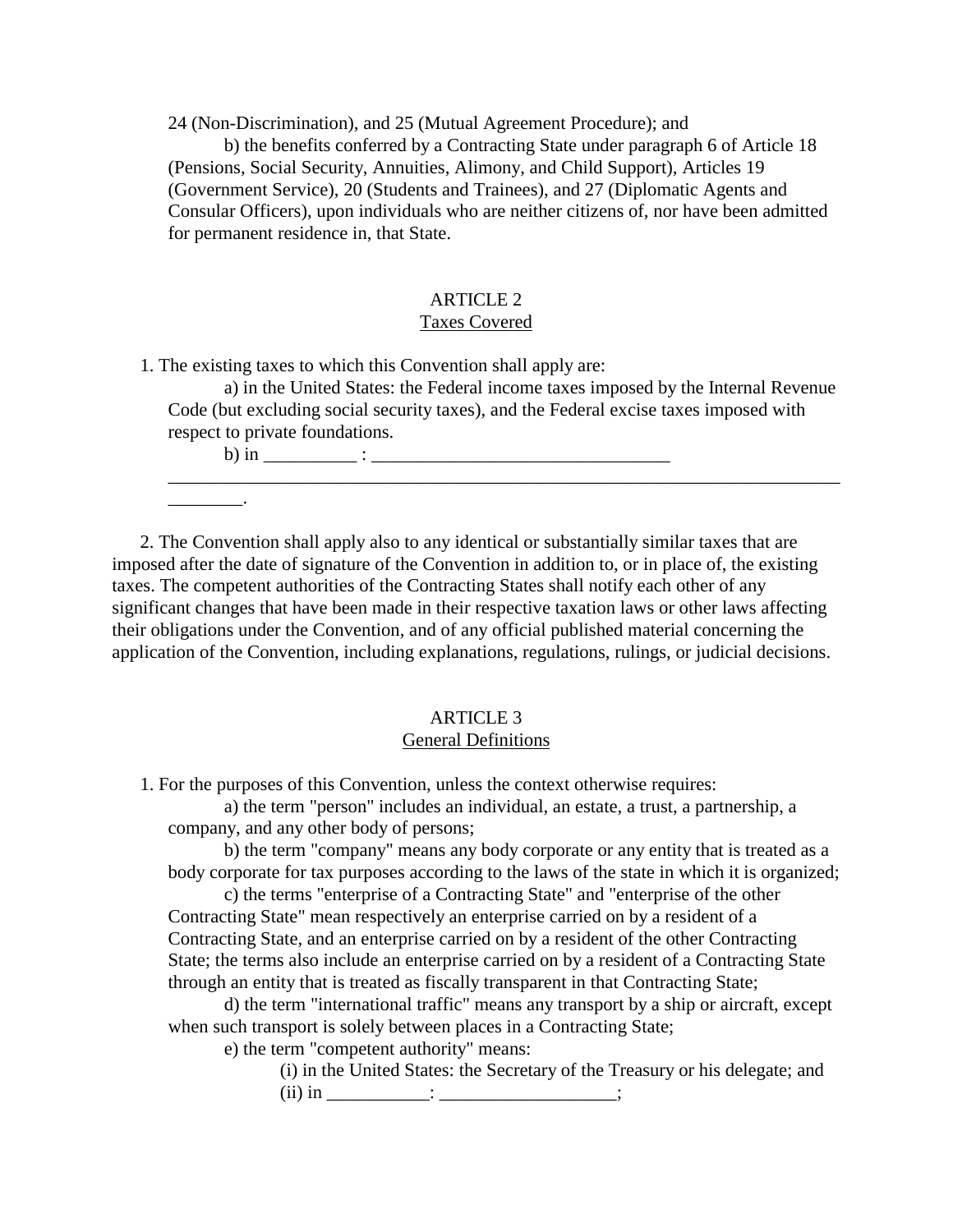<span id="page-3-0"></span>f) the term "United States" means the United States of America, and includes the states thereof and the District of Columbia; such term also includes the territorial sea thereof and the sea bed and subsoil of the submarine areas adjacent to that territorial sea, over which the United States exercises sovereign rights in accordance with international law; the term, however, does not include Puerto Rico, the Virgin Islands, Guam or any other United States possession or territory;

g) the term  $\qquad \qquad$  means

h) the term "national" of a Contracting State, means:

(i) any individual possessing the nationality or citizenship of that State; and

(ii) any legal person, partnership or association deriving its status as such from the laws in force in that State;

i) the term "qualified governmental entity" means:

(i) any person or body of persons that constitutes a governing body of a Contracting State, or of a political subdivision or local authority of a Contracting State;

(ii) a person that is wholly owned, directly or indirectly, by a Contracting State or a political subdivision or local authority of a Contracting State, provided

(A) it is organized under the laws of the Contracting State,

(B) its earnings are credited to its own account with no portion of its income inuring to the benefit of any private person, and

(C) its assets vest in the Contracting State, political subdivision or local authority upon dissolution; and

(iii) a pension trust or fund of a person described in subparagraph (i) or (ii) that is constituted and operated exclusively to administer or provide pension benefits described in Article 19;

provided that an entity described in subparagraph (ii) or (iii) does not carry on commercial activities.

 2. As regards the application of the Convention at any time by a Contracting State any term not defined therein shall, unless the context otherwise requires, or the competent authorities agree to a common meaning pursuant to the provisions of Article 25 (Mutual Agreement Procedure), have the meaning which it has at that time under the law of that State for the purposes of the taxes to which the Convention applies, any meaning under the applicable tax laws of that State prevailing over a meaning given to the term under other laws of that State

# ARTICLE 4

# Residence

 1. Except as provided in this paragraph, for the purposes of this Convention, the term "resident of a Contracting State" means any person who, under the laws of that State, is liable to tax therein by reason of his domicile, residence, citizenship, place of management, place of incorporation, or any other criterion of a similar nature.

a) The term "resident of a Contracting State" does not include any person who is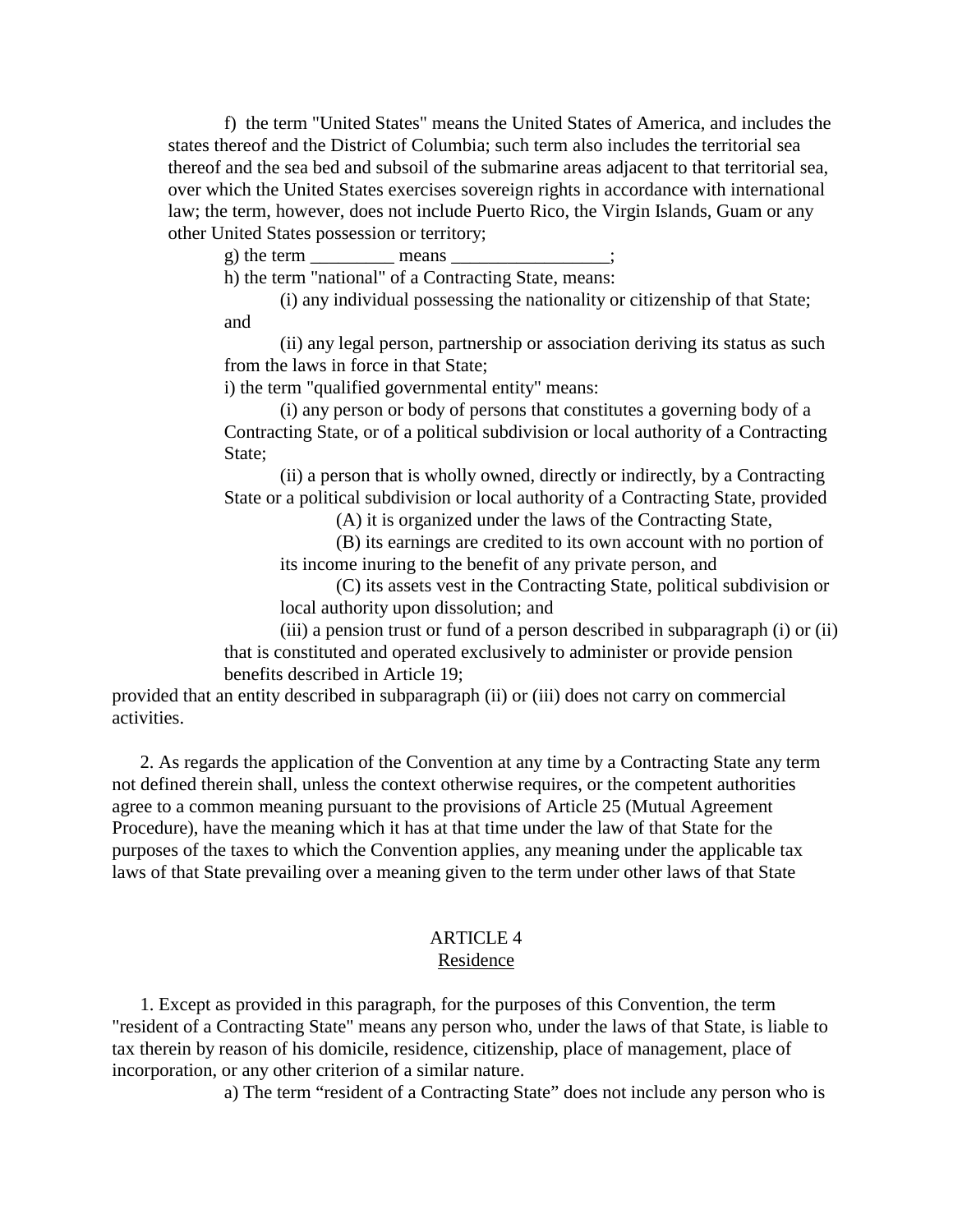<span id="page-4-0"></span>liable to tax in that State in respect only of income from sources in that State or of profits attributable to a permanent establishment in that State.

b) A legal person organized under the laws of a Contracting State and that is generally exempt from tax in that State and is established and maintained in that State either:

i) exclusively for a religious, charitable, educational, scientific, or other similar purpose; or

ii) to provide pensions or other similar benefits to employees pursuant to a plan

is to be treated for purposes of this paragraph as a resident of that Contracting State.

c) A qualified governmental entity is to be treated as a resident of the Contracting State where it is established.

d) An item of income, profit or gain derived through an entity that is fiscally transparent under the laws of either Contracting State shall be considered to be derived by a resident of a State to the extent that the item is treated for purposes of the taxation law of such Contracting State as the income, profit or gain of a resident.

 2. Where by reason of the provisions of paragraph 1, an individual is a resident of both Contracting States, then his status shall be determined as follows:

a) he shall be deemed to be a resident of the State in which he has a permanent home available to him; if he has a permanent home available to him in both States, he shall be deemed to be a resident of the State with which his personal and economic relations are closer (center of vital interests);

b) if the State in which he has his center of vital interests cannot be determined, or if he does not have a permanent home available to him in either State, he shall be deemed to be a resident of the State in which he has an habitual abode;

c) if he has an habitual abode in both States or in neither of them, he shall be deemed to be a resident of the State of which he is a national;

d) if he is a national of both States or of neither of them, the competent authorities of the Contracting States shall endeavor to settle the question by mutual agreement.

 3. Where by reason of the provisions of paragraph 1 a company is a resident of both Contracting States, then if it is created under the laws of one of the Contracting States or a political subdivision thereof, it shall be deemed to be a resident of that State.

 4. Where by reason of the provisions of paragraph 1 a person other than an individual or a company is a resident of both Contracting States, the competent authorities of the Contracting States shall endeavor to settle the question by mutual agreement and determine the mode of application of the Convention to such person.

# ARTICLE 5 Permanent Establishment

1. For the purposes of this Convention, the term "permanent establishment" means a fixed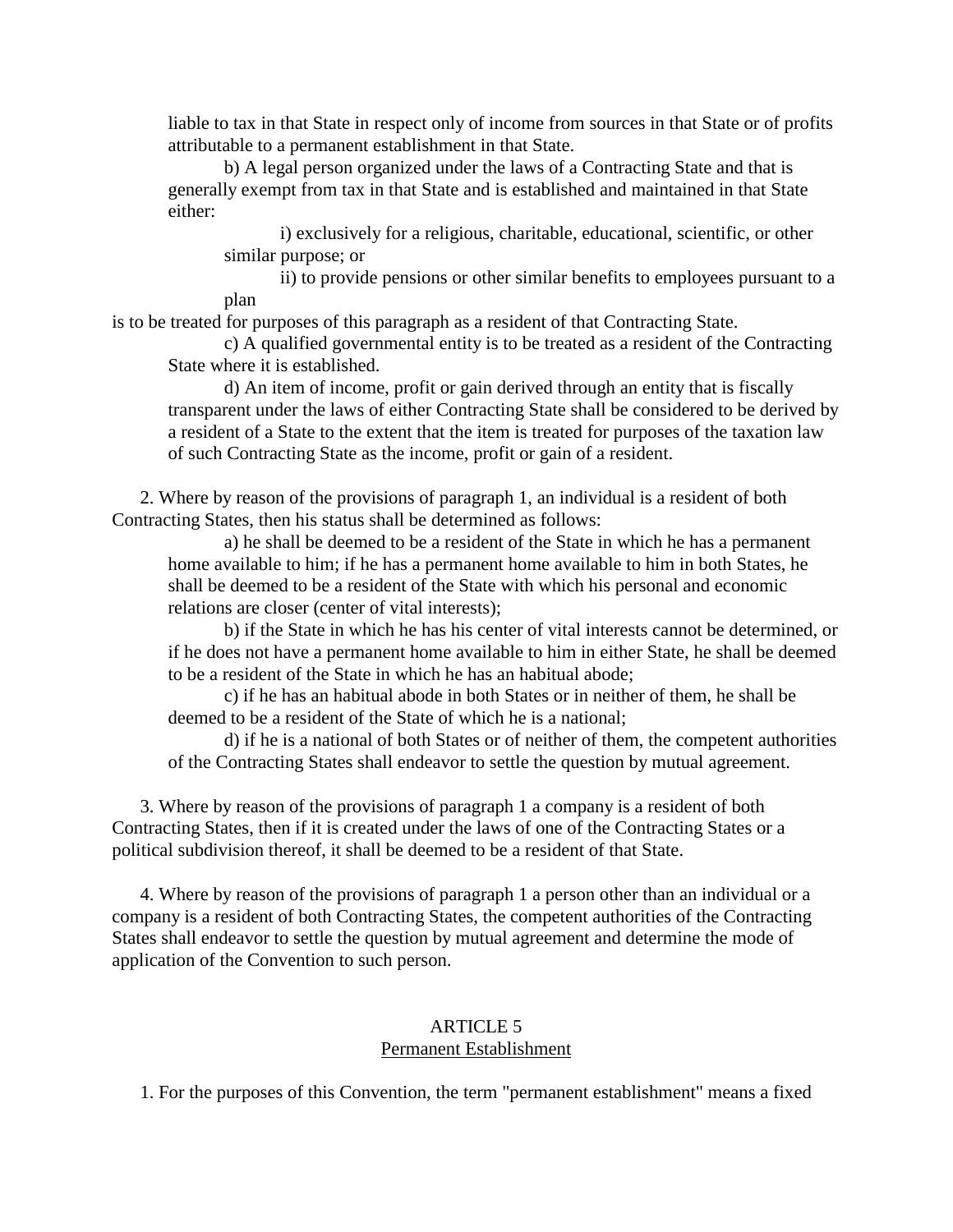place of business through which the business of an enterprise is wholly or partly carried on.

2. The term "permanent establishment" includes especially:

a) a place of management; b) a branch; c) an office; d) a factory; e) a workshop; and f) a mine, an oil or gas well, a quarry, or any other place of extraction of natural resources.

 3. A building site or construction or installation project, or an installation or drilling rig or ship used for the exploration of natural resources, constitutes a permanent establishment only if it lasts or the activity continues for more than twelve months.

 4. Notwithstanding the preceding provisions of this Article, the term "permanent establishment" shall be deemed not to include:

a) the use of facilities solely for the purpose of storage, display or delivery of goods or merchandise belonging to the enterprise;

b) the maintenance of a stock of goods or merchandise belonging to the enterprise solely for the purpose of storage, display or delivery;

c) the maintenance of a stock of goods or merchandise belonging to the enterprise solely for the purpose of processing by another enterprise;

d) the maintenance of a fixed place of business solely for the purpose of purchasing goods or merchandise, or of collecting information, for the enterprise;

e) the maintenance of a fixed place of business solely for the purpose of carrying on, for the enterprise, any other activity of a preparatory or auxiliary character;

f) the maintenance of a fixed place of business solely for any combination of the activities mentioned in subparagraphs a) through e).

 5. Notwithstanding the provisions of paragraphs 1 and 2, where a person -- other than an agent of an independent status to whom paragraph 6 applies -- is acting on behalf of an enterprise and has and habitually exercises in a Contracting State an authority to conclude contracts that are binding on the enterprise, that enterprise shall be deemed to have a permanent establishment in that State in respect of any activities that the person undertakes for the enterprise, unless the activities of such person are limited to those mentioned in paragraph 4 that, if exercised through a fixed place of business, would not make this fixed place of business a permanent establishment under the provisions of that paragraph.

 6. An enterprise shall not be deemed to have a permanent establishment in a Contracting State merely because it carries on business in that State through a broker, general commission agent, or any other agent of an independent status, provided that such persons are acting in the ordinary course of their business as independent agents.

7. The fact that a company that is a resident of a Contracting State controls or is controlled by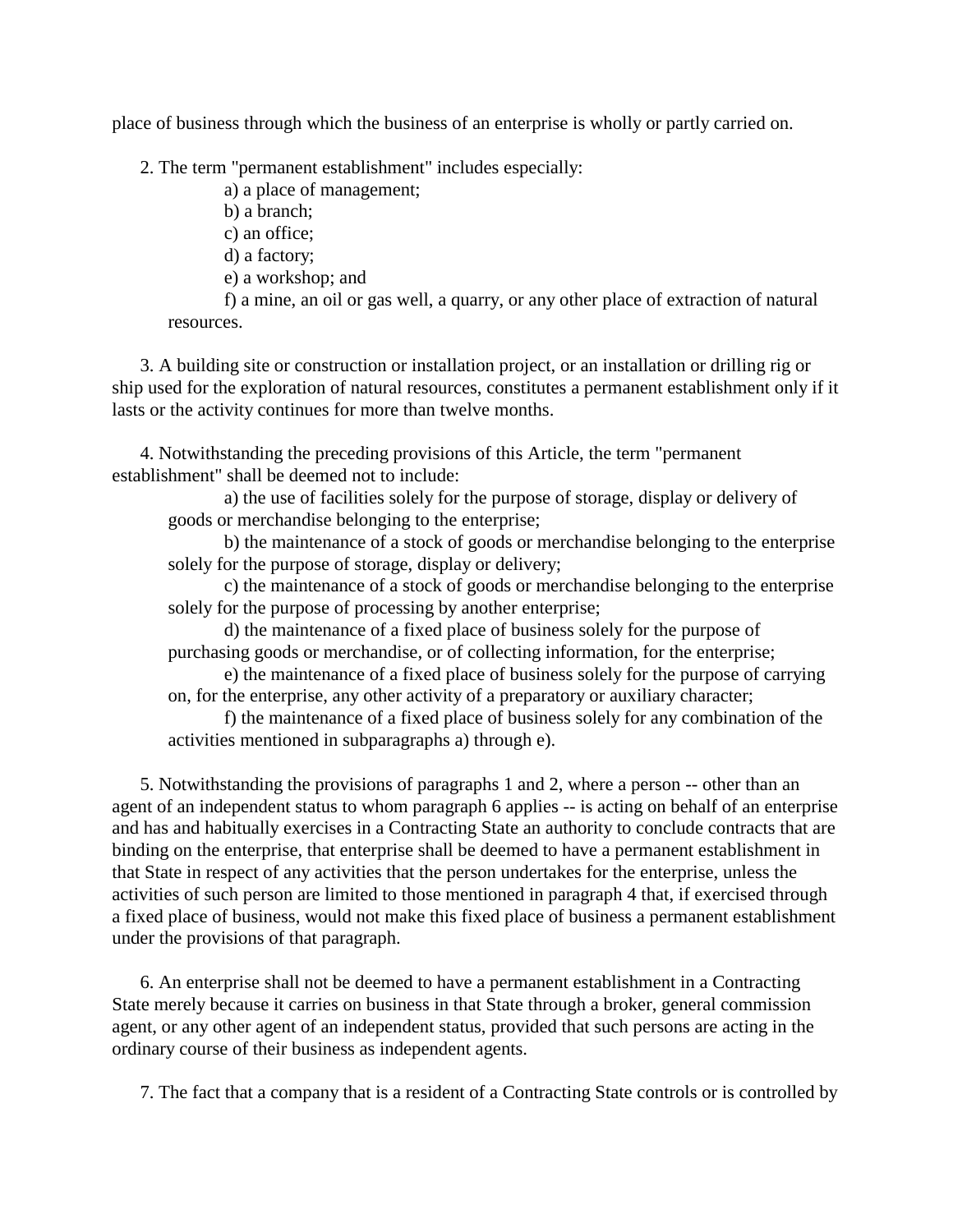<span id="page-6-0"></span>a company that is a resident of the other Contracting State, or that carries on business in that other State (whether through a permanent establishment or otherwise), shall not constitute either company a permanent establishment of the other.

#### ARTICLE 6 Income from Real Property (Immovable Property)

 1. Income derived by a resident of a Contracting State from real property (immovable property), including income from agriculture or forestry, situated in the other Contracting State may be taxed in that other State.

 2. The term "real property (immovable property)" shall have the meaning which it has under the law of the Contracting State in which the property in question is situated.

 3. The provisions of paragraph 1 shall apply to income derived from the direct use, letting, or use in any other form of real property.

 4. The provisions of paragraphs 1 and 3 shall also apply to the income from real property of an enterprise and to income from real property used for the performance of independent personal services.

 5. A resident of a Contracting State who is liable to tax in the other Contracting State on income from real property situated in the other Contracting State may elect for any taxable year to compute the tax on such income on a net basis as if such income were business profits attributable to a permanent establishment in such other State. Any such election shall be binding for the taxable year of the election and all subsequent taxable years unless the competent authority of the Contracting State in which the property is situated agrees to terminate the election.

# ARTICLE 7

# Business Profits

 1. The business profits of an enterprise of a Contracting State shall be taxable only in that State unless the enterprise carries on business in the other Contracting State through a permanent establishment situated therein. If the enterprise carries on business as aforesaid, the business profits of the enterprise may be taxed in the other State but only so much of them as are attributable to that permanent establishment.

 2. Subject to the provisions of paragraph 3, where an enterprise of a Contracting State carries on business in the other Contracting State through a permanent establishment situated therein, there shall in each Contracting State be attributed to that permanent establishment the business profits that it might be expected to make if it were a distinct and independent enterprise engaged in the same or similar activities under the same or similar conditions. For this purpose, the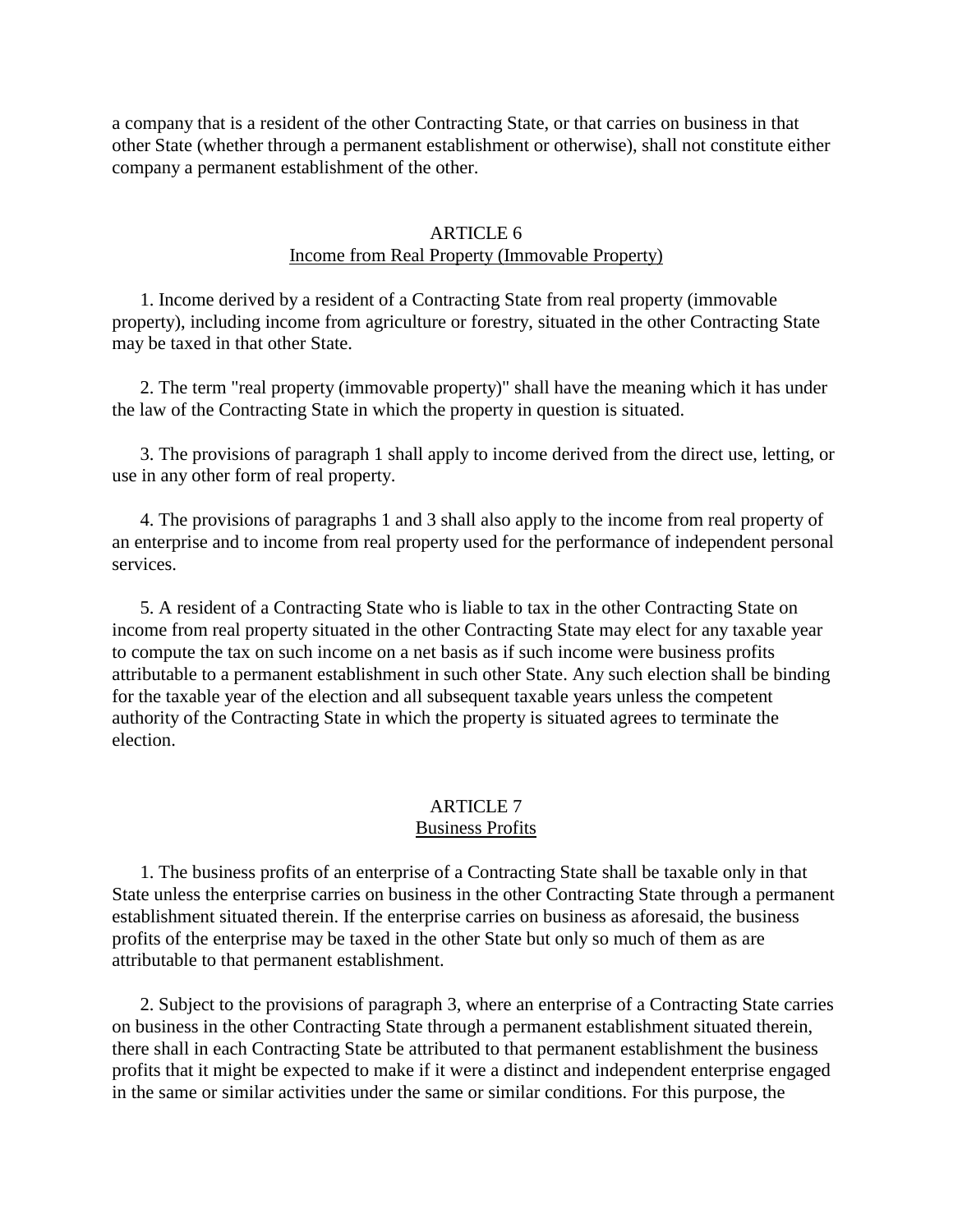<span id="page-7-0"></span>business profits to be attributed to the permanent establishment shall include only the profits derived from the assets or activities of the permanent establishment.

 3. In determining the business profits of a permanent establishment, there shall be allowed as deductions expenses that are incurred for the purposes of the permanent establishment, including a reasonable allocation of executive and general administrative expenses, research and development expenses, interest, and other expenses incurred for the purposes of the enterprise as a whole (or the part thereof which includes the permanent establishment), whether incurred in the State in which the permanent establishment is situated or elsewhere.

 4. No business profits shall be attributed to a permanent establishment by reason of the mere purchase by that permanent establishment of goods or merchandise for the enterprise.

 5. For the purposes of the preceding paragraphs, the profits to be attributed to the permanent establishment shall be determined by the same method of accounting year by year unless there is good and sufficient reason to the contrary.

 6. Where business profits include items of income that are dealt with separately in other Articles of the Convention, then the provisions of those Articles shall not be affected by the provisions of this Article.

 7. For the purposes of the Convention, the term "business profits" means income from any trade or business, including income derived by an enterprise from the performance of personal services, and from the rental of tangible personal property.

 8. In applying paragraphs 1 and 2 of Article 7 (Business Profits), paragraph 6 of Article 10 (Dividends), paragraph 3 of Article 11 (Interest), paragraph 3 of Article 12 (Royalties), paragraph 3 of Article 13 (Gains), Article 14 (Independent Personal Services) and paragraph 2 of Article 21 (Other Income), any income or gain attributable to a permanent establishment or fixed base during its existence is taxable in the Contracting State where such permanent establishment or fixed base is situated even if the payments are deferred until such permanent establishment or fixed base has ceased to exist.

# ARTICLE 8 Shipping and Air Transport

 1. Profits of an enterprise of a Contracting State from the operation of ships or aircraft in international traffic shall be taxable only in that State.

 2. For the purposes of this Article, profits from the operation of ships or aircraft include profits derived from the rental of ships or aircraft on a full (time or voyage) basis. They also include profits from the rental of ships or aircraft on a bareboat basis if such ships or aircraft are operated in international traffic by the lessee, or if the rental income is incidental to profits from the operation of ships or aircraft in international traffic. Profits derived by an enterprise from the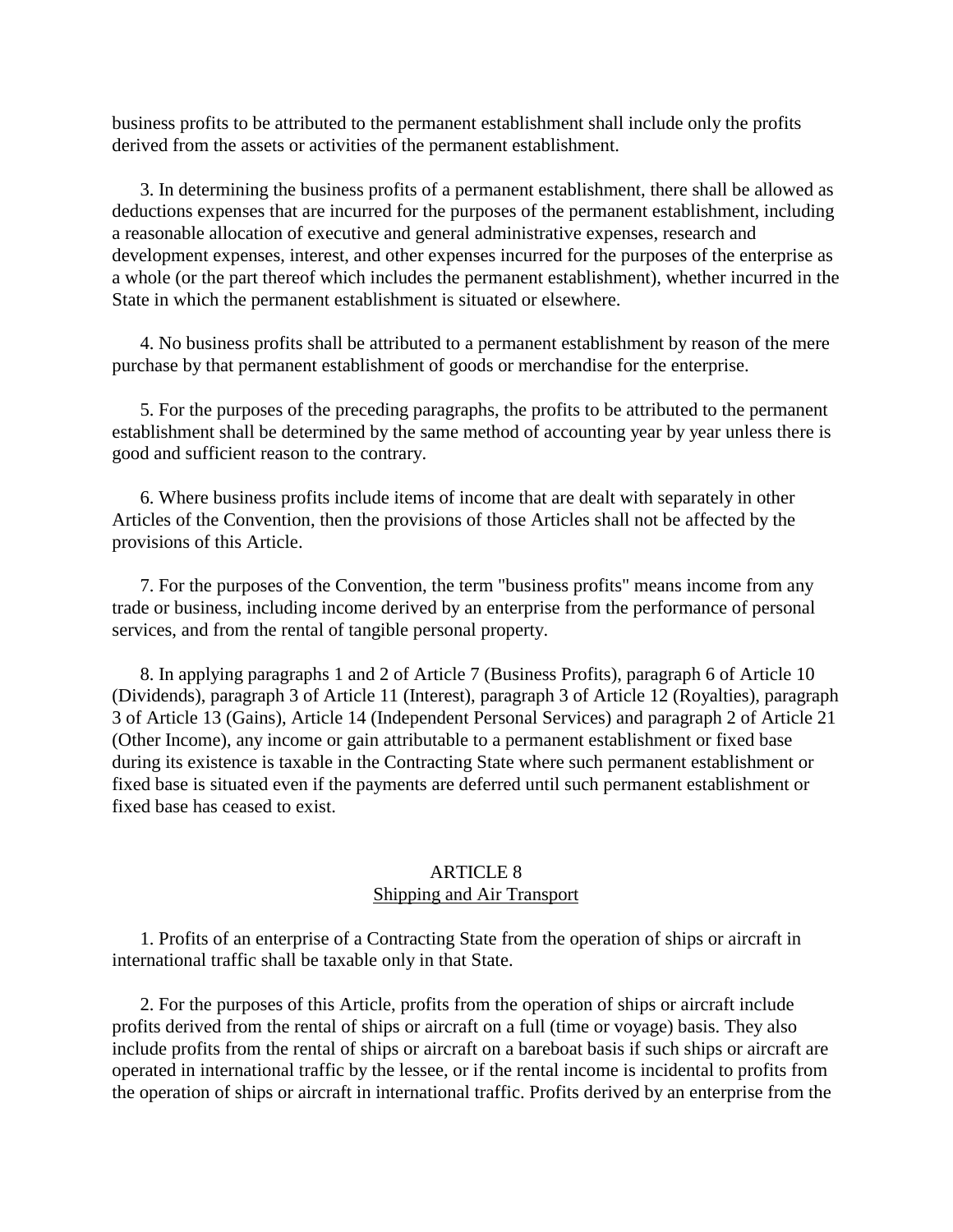<span id="page-8-0"></span>inland transport of property or passengers within either Contracting State, shall be treated as profits from the operation of ships or aircraft in international traffic if such transport is undertaken as part of international traffic.

 3. Profits of an enterprise of a Contracting State from the use, maintenance, or rental of containers (including trailers, barges, and related equipment for the transport of containers) used in international traffic shall be taxable only in that State.

 4. The provisions of paragraphs 1 and 3 shall also apply to profits from participation in a pool, a joint business, or an international operating agency.

# ARTICLE 9 Associated Enterprises

1. Where:

a) an enterprise of a Contracting State participates directly or indirectly in the management, control or capital of an enterprise of the other Contracting State; or b) the same persons participate directly or indirectly in the management, control, or capital of an enterprise of a Contracting State and an enterprise of the other Contracting State,

and in either case conditions are made or imposed between the two enterprises in their commercial or financial relations that differ from those that would be made between independent enterprises, then, any profits that, but for those conditions, would have accrued to one of the enterprises, but by reason of those conditions have not so accrued, may be included in the profits of that enterprise and taxed accordingly.

 2. Where a Contracting State includes in the profits of an enterprise of that State, and taxes accordingly, profits on which an enterprise of the other Contracting State has been charged to tax in that other State, and the other Contracting State agrees that the profits so included are profits that would have accrued to the enterprise of the first-mentioned State if the conditions made between the two enterprises had been those that would have been made between independent enterprises, then that other State shall make an appropriate adjustment to the amount of the tax charged therein on those profits. In determining such adjustment, due regard shall be paid to the other provisions of this Convention and the competent authorities of the Contracting States shall if necessary consult each other.

# Article 10 Dividends

 1. Dividends paid by a resident of a Contracting State to a resident of the other Contracting State may be taxed in that other State.

2. However, such dividends may also be taxed in the Contracting State of which the payor is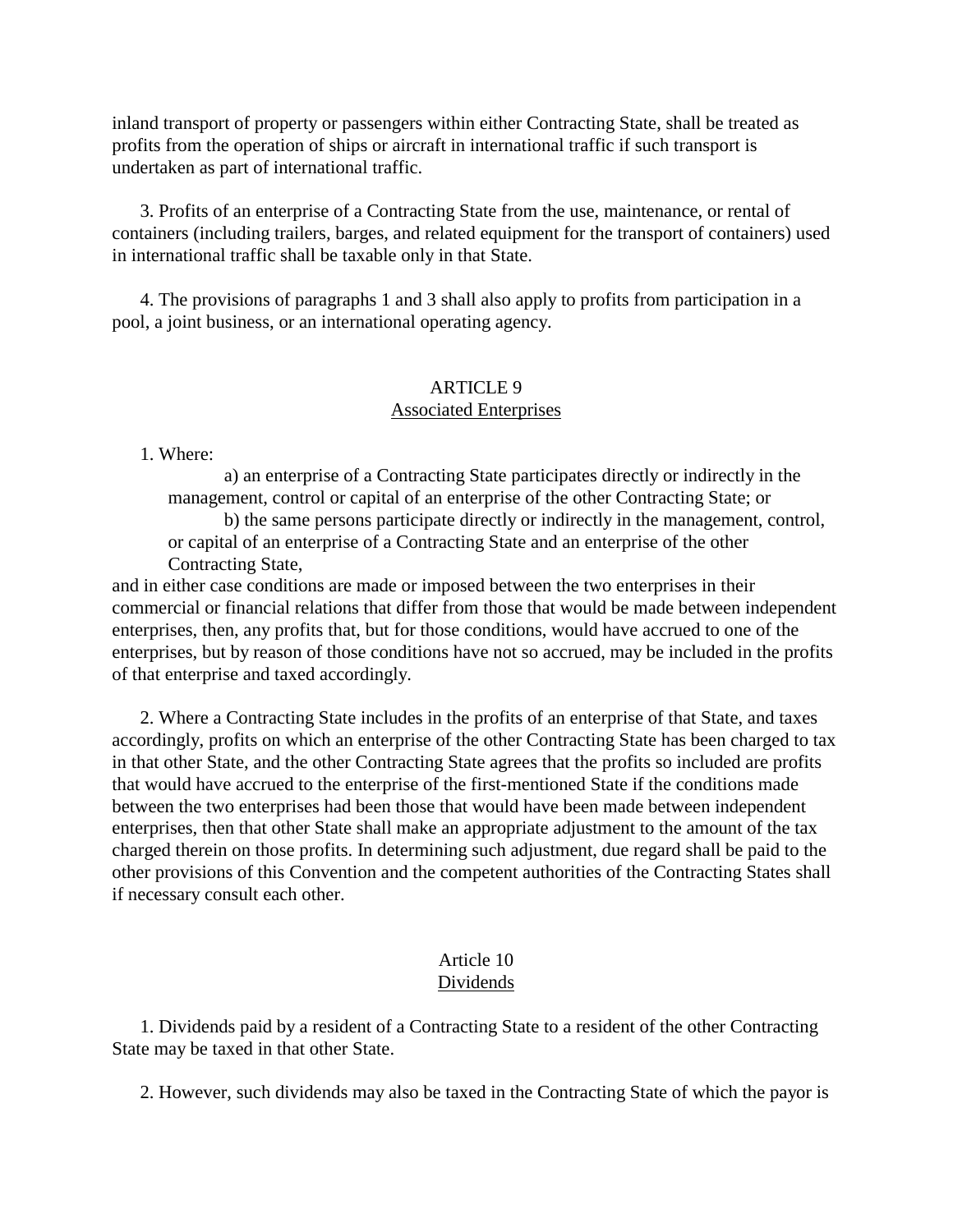a resident and according to the laws of that State, but if the dividends are beneficially owned by a resident of the other Contracting State, except as otherwise provided, the tax so charged shall not exceed:

a) 5 percent of the gross amount of the dividends if the beneficial owner is a company that owns directly at least 10 percent of the voting stock of the company paying the dividends;

b) 15 percent of the gross amount of the dividends in all other cases.

This paragraph shall not affect the taxation of the company in respect of the profits out of which the dividends are paid.

 3. Subparagraph a) of paragraph 2 shall not apply in the case of dividends paid by a United States person that is a Regulated Investment Company or a Real Estate Investment Trust (REIT). In the case of a United States person that is a REIT, subparagraph b) of paragraph 2 also shall not apply, unless the dividend is beneficially owned by an individual holding a less than 10-percent interest in the REIT.

 4. Notwithstanding paragraph 2, dividends may not be taxed in the Contracting State of which the payor is a resident if the beneficial owner of the dividends is a resident of the other Contracting State that is a qualified governmental entity that does not control the payor of the dividend.

 5. For purposes of the Convention, the term "dividends" means income from shares or other rights, not being debt-claims, participating in profits, as well as income that is subjected to the same taxation treatment as income from shares under the laws of the State of which the payor is a resident.

 6. The provisions of paragraphs 1 and 2 shall not apply if the beneficial owner of the dividends, being a resident of a Contracting State, carries on business in the other Contracting State, of which the payor is a resident, through a permanent establishment situated therein, or performs in that other State independent personal services from a fixed base situated therein, and the dividends are attributable to such permanent establishment or fixed base. In such case the provisions of Article 7 (Business Profits) or Article 14 (Independent Personal Services), as the case may be, shall apply.

 7. A Contracting State may not impose any tax on dividends paid by a resident of the other State, except insofar as the dividends are paid to a resident of the first-mentioned State or the dividends are attributable to a permanent establishment or a fixed base situated in that State, nor may it impose tax on a corporation's undistributed profits, except as provided in paragraph 8, even if the dividends paid or the undistributed profits consist wholly or partly of profits or income arising in that State.

 8. A corporation that is a resident of one of the States and that has a permanent establishment in the other State or that is subject to tax in the other State on a net basis on its income that may be taxed in the other State under Article 6 (Income from Real Property (Immoveable Property))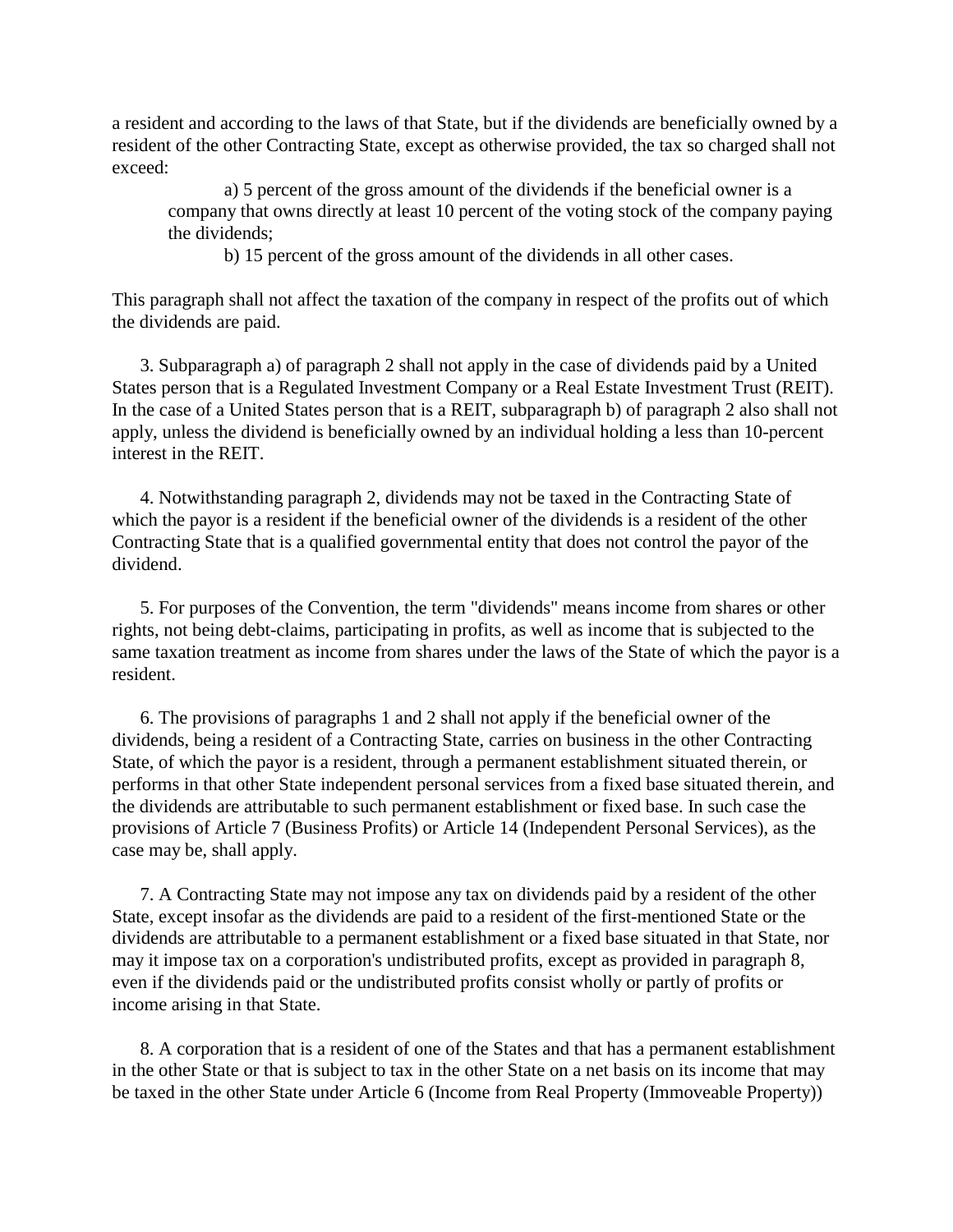<span id="page-10-0"></span>or under paragraph 1 of Article 13 (Gains) may be subject in that other State to a tax in addition to the tax allowable under the other provisions of this Convention. Such tax, however, may be imposed on only the portion of the business profits of the corporation attributable to the permanent establishment and the portion of the income referred to in the preceding sentence that is subject to tax under Article 6 (Income from Real Property (Immoveable Property)) or under paragraph 1 of Article 13 (Gains) that, in the case of the United States, represents the dividend equivalent amount of such profits or income and, in the case of \_\_\_\_\_\_\_\_, is an amount that is analogous to the dividend equivalent amount.

 9. The tax referred to in paragraph 8 may not be imposed at a rate in excess of the rate specified in paragraph 2 a).

# ARTICLE 11 Interest

 1. Interest arising in a Contracting State and beneficially owned by a resident of the other Contracting State may be taxed only in that other State.

 2. The term "interest" as used in this Convention means income from debt-claims of every kind, whether or not secured by mortgage, and whether or not carrying a right to participate in the debtor's profits, and in particular, income from government securities and income from bonds or debentures, including premiums or prizes attaching to such securities, bonds or debentures, and all other income that is subjected to the same taxation treatment as income from money lent by the taxation law of the Contracting State in which the income arises. Income dealt with in Article 10 (Dividends) and penalty charges for late payment shall not be regarded as interest for the purposes of this Convention.

 3. The provisions of paragraph 1 shall not apply if the beneficial owner of the interest, being a resident of a Contracting State, carries on business in the other Contracting State, in which the interest arises, through a permanent establishment situated therein, or performs in that other State independent personal services from a fixed base situated therein, and the interest is attributable to such permanent establishment or fixed base. In such case the provisions of Article 7 (Business Profits) or Article 14 (Independent Personal Services), as the case may be, shall apply.

 4. Where, by reason of a special relationship between the payer and the beneficial owner or between both of them and some other person, the amount of the interest, having regard to the debt-claim for which it is paid, exceeds the amount which would have been agreed upon by the payer and the beneficial owner in the absence of such relationship, the provisions of this Article shall apply only to the last-mentioned amount. In such case the excess part of the payments shall remain taxable according to the laws of each State, due regard being had to the other provisions of this Convention.

5. Notwithstanding the provisions of paragraph 1:

a) interest paid by a resident of a Contracting State and that is determined with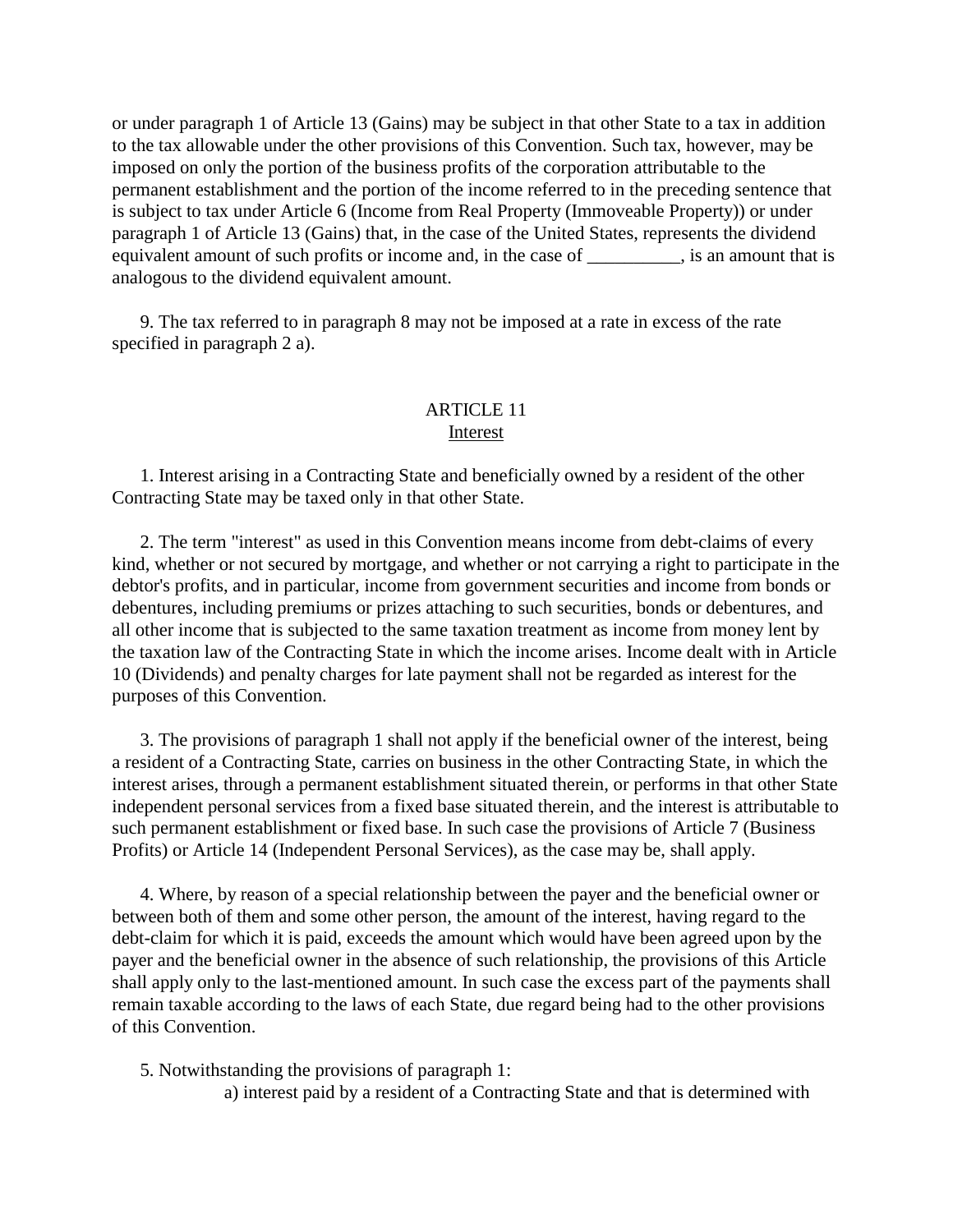<span id="page-11-0"></span>reference to receipts, sales, income, profits or other cash flow of the debtor or a related person, to any change in the value of any property of the debtor or a related person or to any dividend, partnership distribution or similar payment made by the debtor to a related person, and paid to a resident of the other State also may be taxed in the Contracting State in which it arises, and according to the laws of that State, but if the beneficial owner is a resident of the other Contracting State, the gross amount of the interest may be taxed at a rate not exceeding the rate prescribed in subparagraph b) of paragraph 2 of Article 10 (Dividends); and

b) Interest that is an excess inclusion with respect to a residual interest in a real estate mortgage investment conduit may be taxed by each State in accordance with its domestic law.

# ARTICLE 12 Royalties

 1. Royalties arising in a Contracting State and beneficially owned by a resident of the other Contracting State may be taxed only in that other State.

2. The term "royalties" as used in this Convention means:

(a) any consideration for the use of, or the right to use, any copyright of literary, artistic, scientific or other work (including computer software, cinematographic films, audio or video tapes or disks, and other means of image or sound reproduction), any patent, trademark, design or model, plan, secret formula or process, or other like right or property, or for information concerning industrial, commercial, or scientific experience; and

(b) gain derived from the alienation of any property described in subparagraph (a), provided that such gain is contingent on the productivity, use, or disposition of the property.

 3. The provisions of paragraph 1 shall not apply if the beneficial owner of the royalties, being a resident of a Contracting State, carries on business in the other Contracting State through a permanent establishment situated therein, or performs in that other State independent personal services from a fixed base situated therein, and the royalties are attributable to such permanent establishment or fixed base. In such case the provisions of Article 7 (Business Profits) or Article 14 (Independent Personal Services), as the case may be, shall apply.

 4. Where, by reason of a special relationship between the payer and the beneficial owner or between both of them and some other person, the amount of the royalties, having regard to the use, right, or information for which they are paid, exceeds the amount which would have been agreed upon by the payer and the beneficial owner in the absence of such relationship, the provisions of this Article shall apply only to the last-mentioned amount. In such case the excess part of the payments shall remain taxable according to the laws of each Contracting State, due regard being had to the other provisions of the Convention.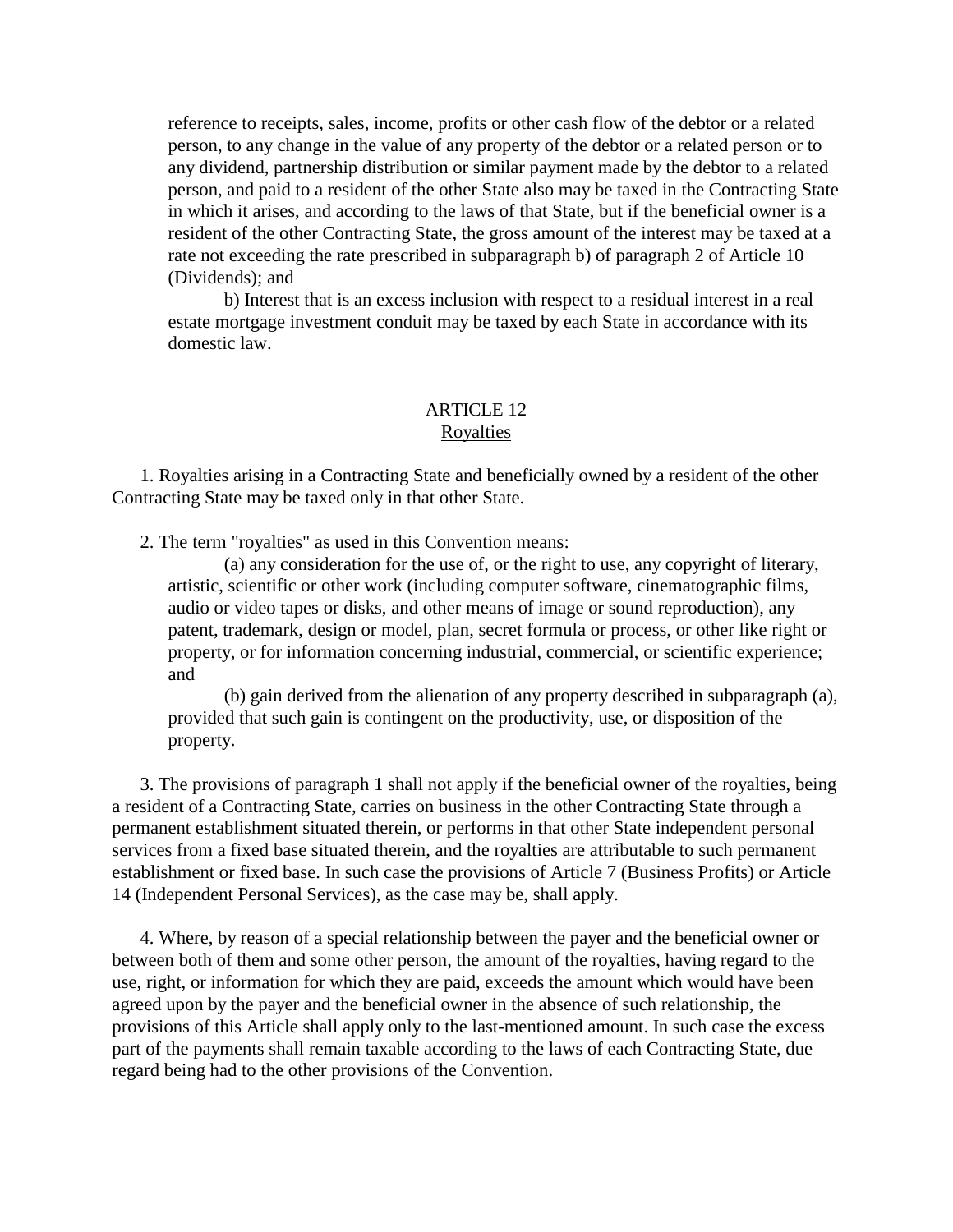### ARTICLE 13 Gains

<span id="page-12-0"></span> 1. Gains derived by a resident of a Contracting State that are attributable to the alienation of real property situated in the other Contracting State may be taxed in that other State.

 2. For the purposes of this Convention the term "real property situated in the other Contracting State" shall include:

a) real property referred to in Article 6 (Income from Real Property (Immovable Property));

b) a United States real property interest; and

c) an equivalent interest in real property situated in \_\_\_\_\_\_.

 3. Gains from the alienation of personal property that are attributable to a permanent establishment that an enterprise of a Contracting State has in the other Contracting State, or that are attributable to a fixed base that is available to a resident of a Contracting State in the other Contracting State for the purpose of performing independent personal services, and gains from the alienation of such a permanent establishment (alone or with the whole enterprise) or of such a fixed base, may be taxed in that other State.

 4. Gains derived by an enterprise of a Contracting State from the alienation of ships, aircraft, or containers operated or used in international traffic or personal property pertaining to the operation or use of such ships, aircraft, or containers shall be taxable only in that State.

 5. Gains from the alienation of any property other than property referred to in paragraphs 1 through 4 shall be taxable only in the Contracting State of which the alienator is a resident.

#### ARTICLE 14 Independent Personal Services

 1. Income derived by an individual who is a resident of a Contracting State in respect of the performance of personal services of an independent character shall be taxable only in that State, unless the individual has a fixed base regularly available to him in the other Contracting State for the purpose of performing his activities. If he has such a fixed base, the income attributable to the fixed base that is derived in respect of services performed in that other State also may be taxed by that other State.

 2. For purposes of paragraph 1, the income that is taxable in the other Contracting State shall be determined under the principles of paragraph 3 of Article 7.

# ARTICLE 15 Dependent Personal Services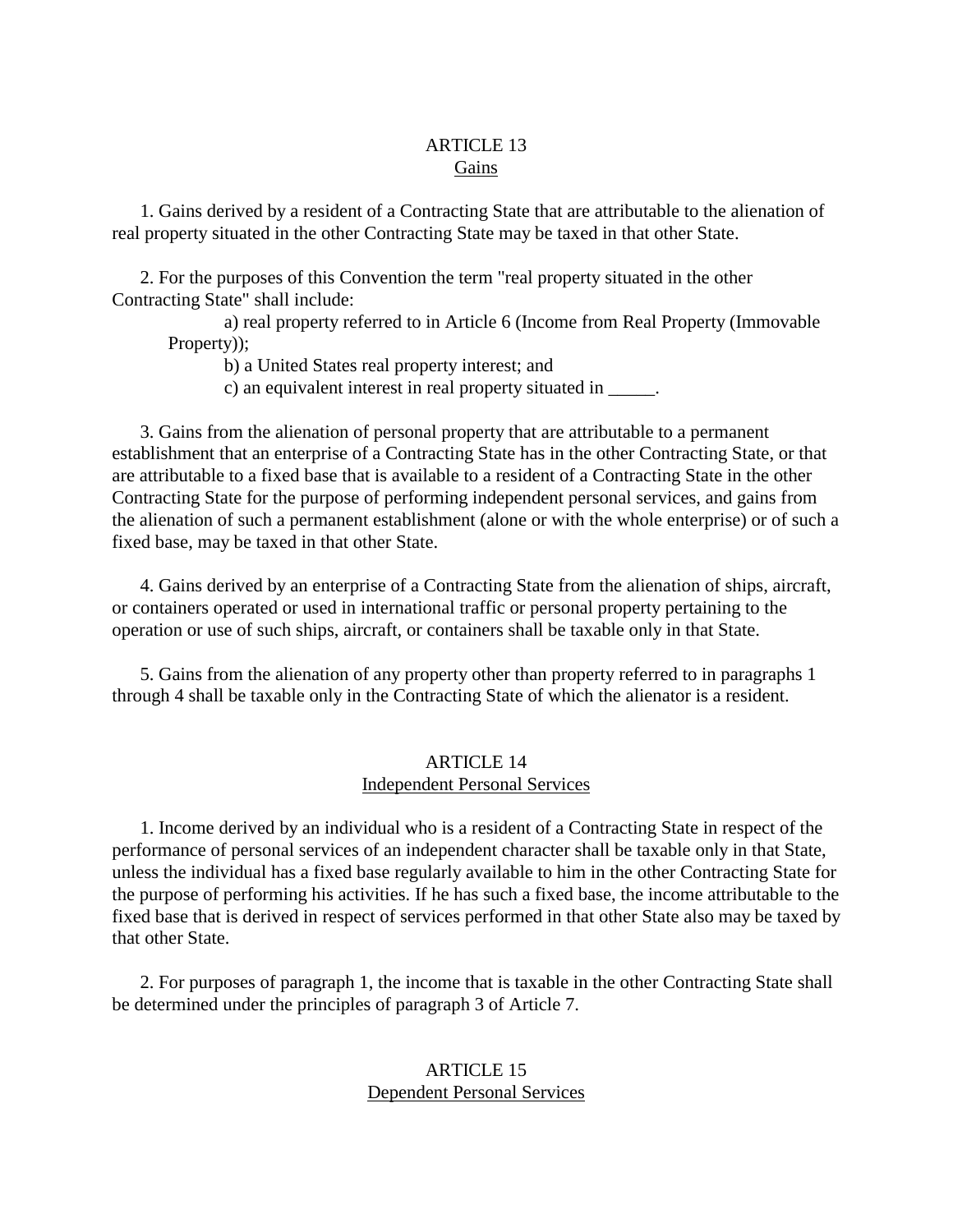<span id="page-13-0"></span> 1. Subject to the provisions of Articles 16 (Directors' Fees), 18 (Pensions, Social Security, Annuities, Alimony, and Child Support) and 19 (Government Service), salaries, wages, and other remuneration derived by a resident of a Contracting State in respect of an employment shall be taxable only in that State unless the employment is exercised in the other Contracting State. If the employment is so exercised, such remuneration as is derived therefrom may be taxed in that other State.

 2. Notwithstanding the provisions of paragraph 1, remuneration derived by a resident of a Contracting State in respect of an employment exercised in the other Contracting State shall be taxable only in the first-mentioned State if:

a) the recipient is present in the other State for a period or periods not exceeding in the aggregate 183 days in any twelve month period commencing or ending in the taxable year concerned;

b) the remuneration is paid by, or on behalf of, an employer who is not a resident of the other State; and

c) the remuneration is not borne by a permanent establishment or a fixed base which the employer has in the other State.

 3. Notwithstanding the preceding provisions of this Article, remuneration described in paragraph 1 that is derived by a resident of a Contracting State in respect of an employment as a member of the regular complement of a ship or aircraft operated in international traffic shall be taxable only in that State.

# ARTICLE 16

# Directors' Fees

 Directors' fees and other compensation derived by a resident of a Contracting State for services rendered in the other Contracting State in his capacity as a member of the board of directors of a company that is a resident of the other Contracting State may be taxed in that other Contracting State.

# ARTICLE 17 Artistes and Sportsmen

 1. Income derived by a resident of a Contracting State as an entertainer, such as a theater, motion picture, radio, or television artiste, or a musician, or as a sportsman, from his personal activities as such exercised in the other Contracting State, which income would be exempt from tax in that other Contracting State under the provisions of Articles 14 (Independent Personal Services) and 15 (Dependent Personal Services) may be taxed in that other State, except where the amount of the gross receipts derived by such entertainer or sportsman, including expenses reimbursed to him or borne on his behalf, from such activities does not exceed twenty thousand United States dollars (\$20,000) or its equivalent in \_\_\_\_\_\_ for the taxable year concerned.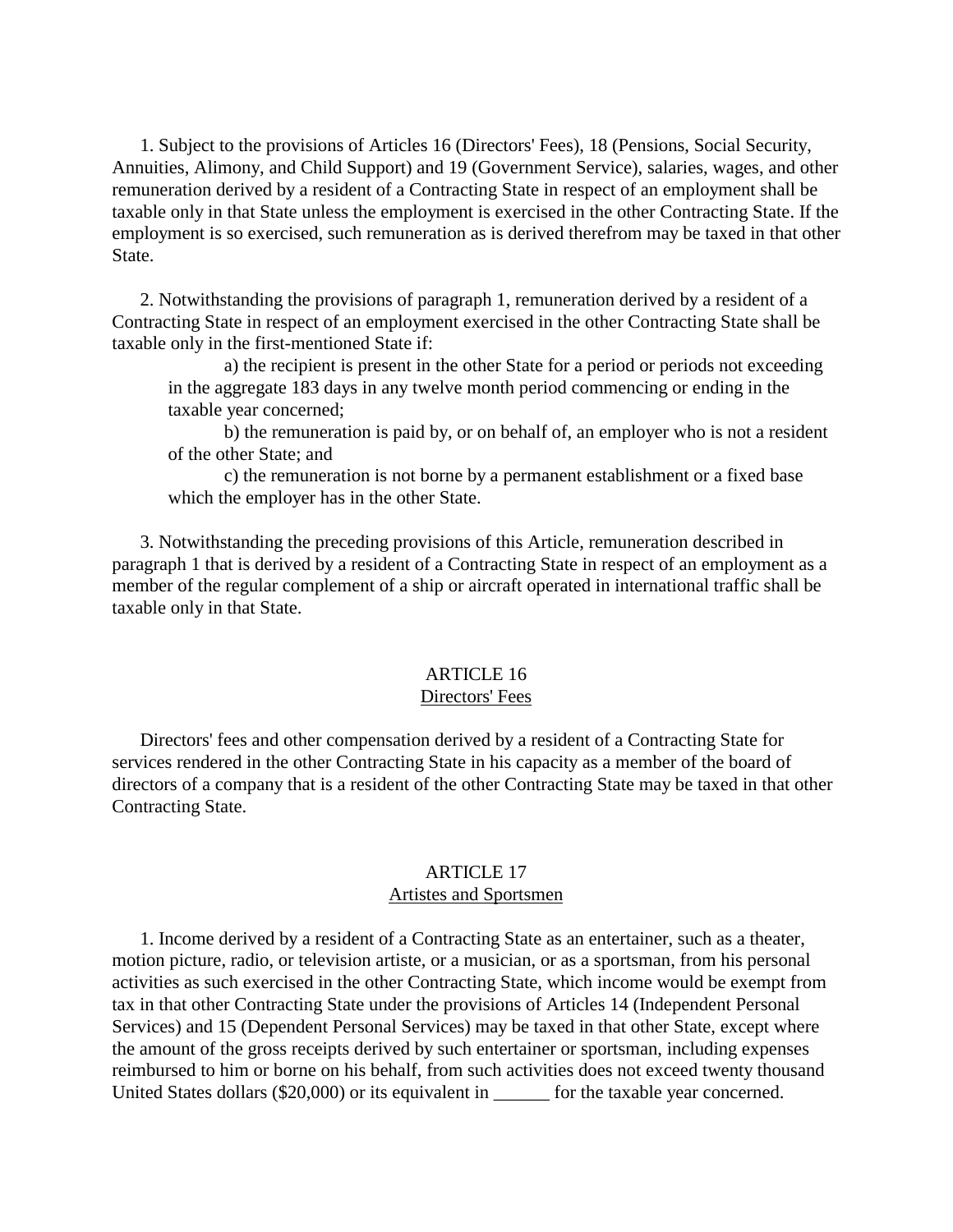<span id="page-14-0"></span> 2. Where income in respect of activities exercised by an entertainer or a sportsman in his capacity as such accrues not to the entertainer or sportsman himself but to another person, that income, notwithstanding the provisions of Articles 7 (Business Profits) and 14 (Independent Personal Services), may be taxed in the Contracting State in which the activities of the entertainer or sportsman are exercised, unless it is established that neither the entertainer or sportsman nor persons related thereto participate directly or indirectly in the profits of that other person in any manner, including the receipt of deferred remuneration, bonuses, fees, dividends, partnership distributions, or other distributions.

# ARTICLE 18 Pensions, Social Security, Annuities, Alimony, and Child Support

 1. Subject to the provisions of Article 19 (Government Service), pension distributions and other similar remuneration beneficially owned by a resident of a Contracting State, whether paid periodically or as a single sum, shall be taxable only in that State, but only to the extent not included in taxable income in the other Contracting State prior to the distribution.

 2. Notwithstanding the provisions of paragraph 1, payments made by a Contracting State under provisions of the social security or similar legislation of that State to a resident of the other Contracting State or to a citizen of the United States shall be taxable only in the first-mentioned State.

 3. Annuities derived and beneficially owned by an individual resident of a Contracting State shall be taxable only in that State. The term "annuities" as used in this paragraph means a stated sum paid periodically at stated times during a specified number of years, under an obligation to make the payments in return for adequate and full consideration (other than services rendered).

 4. Alimony paid by a resident of a Contracting State, and deductible therein, to a resident of the other Contracting State shall be taxable only in that other State. The term "alimony" as used in this paragraph means periodic payments made pursuant to a written separation agreement or a decree of divorce, separate maintenance, or compulsory support, which payments are taxable to the recipient under the laws of the State of which he is a resident.

 5. Periodic payments, not dealt with in paragraph 4, for the support of a child made pursuant to a written separation agreement or a decree of divorce, separate maintenance, or compulsory support, paid by a resident of a Contracting State to a resident of the other Contracting State, shall be exempt from tax in both Contracting States.

 6. For purposes of this Convention, where an individual who is a participant in a pension plan that is established and recognized under the legislation of one of the Contracting States performs personal services in the other Contracting State:

a) Contributions paid by or on behalf of the individual to the plan during the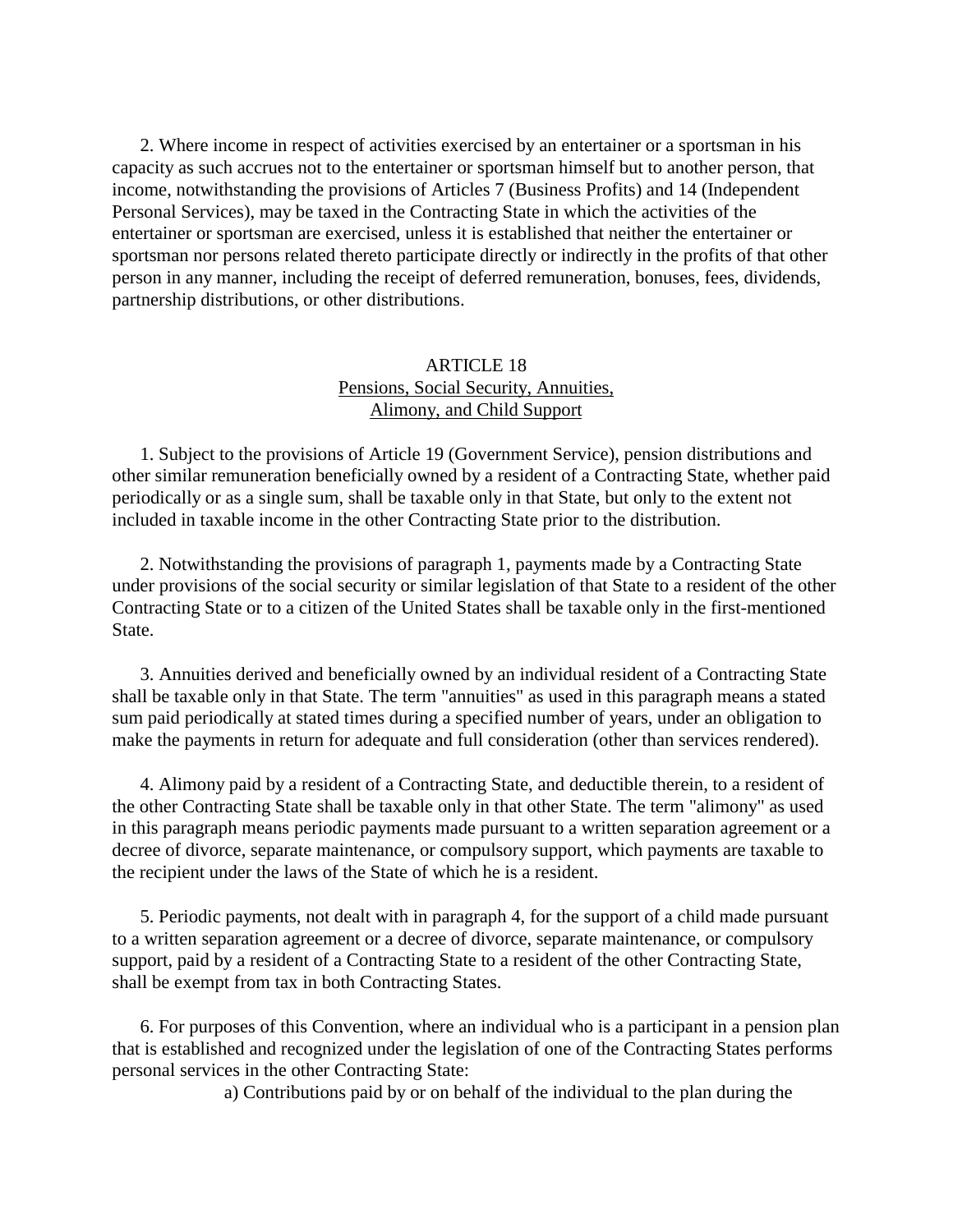<span id="page-15-0"></span>period that he performs such services in the other State shall be deductible (or excludible) in computing his taxable income in that State. Any benefits accrued under the plan or payments made to the plan by or on behalf of his employer during that period shall not be treated as part of the employee's taxable income and shall be allowed as a deduction in computing the profits of his employer in that other State.

b) Income earned but not distributed by the plan shall not be taxable in the other State until such time and to the extent that a distribution is made from the plan.

c) Distributions from the plan to the individual shall not be subject to taxation in the other Contracting State if the individual contributes such amounts to a similar plan established in the other State within a time period and in accordance with any other requirements imposed under the laws of the other State.

d) The provisions of this paragraph shall not apply unless:

(i) contributions by or on behalf of the individual to the plan (or to another similar plan for which this plan was substituted) were made before he arrived in the other State; and

(ii) the competent authority of the other State has agreed that the pension plan generally corresponds to a pension plan recognized for tax purposes by that State.

The benefits granted under this paragraph shall not exceed the benefits that would be allowed by the other State to its residents for contributions to, or benefits otherwise accrued under a pension plan recognized for tax purposes by that State.

# ARTICLE 19

#### Government Service

 1. Notwithstanding the provisions of Articles 14 (Independent Personal Services), 15 (Dependent Personal Services), 16 (Director's Fees) and 17 (Artistes and Sportsmen):

a) Salaries, wages and other remuneration, other than a pension, paid from the public funds of a Contracting State or a political subdivision or a local authority thereof to an individual in respect of services rendered to that State or subdivision or authority in the discharge of functions of a governmental nature shall, subject to the provisions of subparagraph (b), be taxable only in that State;

b) such remuneration, however, shall be taxable only in the other Contracting State if the services are rendered in that State and the individual is a resident of that State who:

i) is a national of that State; or

ii) did not become a resident of that State solely for the purpose of rendering the services.

 2. Notwithstanding the provisions of paragraph 1 of Article 18 (Pensions, Social Security, Annuities, Alimony, and Child Support):

a) any pension paid from the public funds of a Contracting State or a political subdivision or a local authority thereof to an individual in respect of services rendered to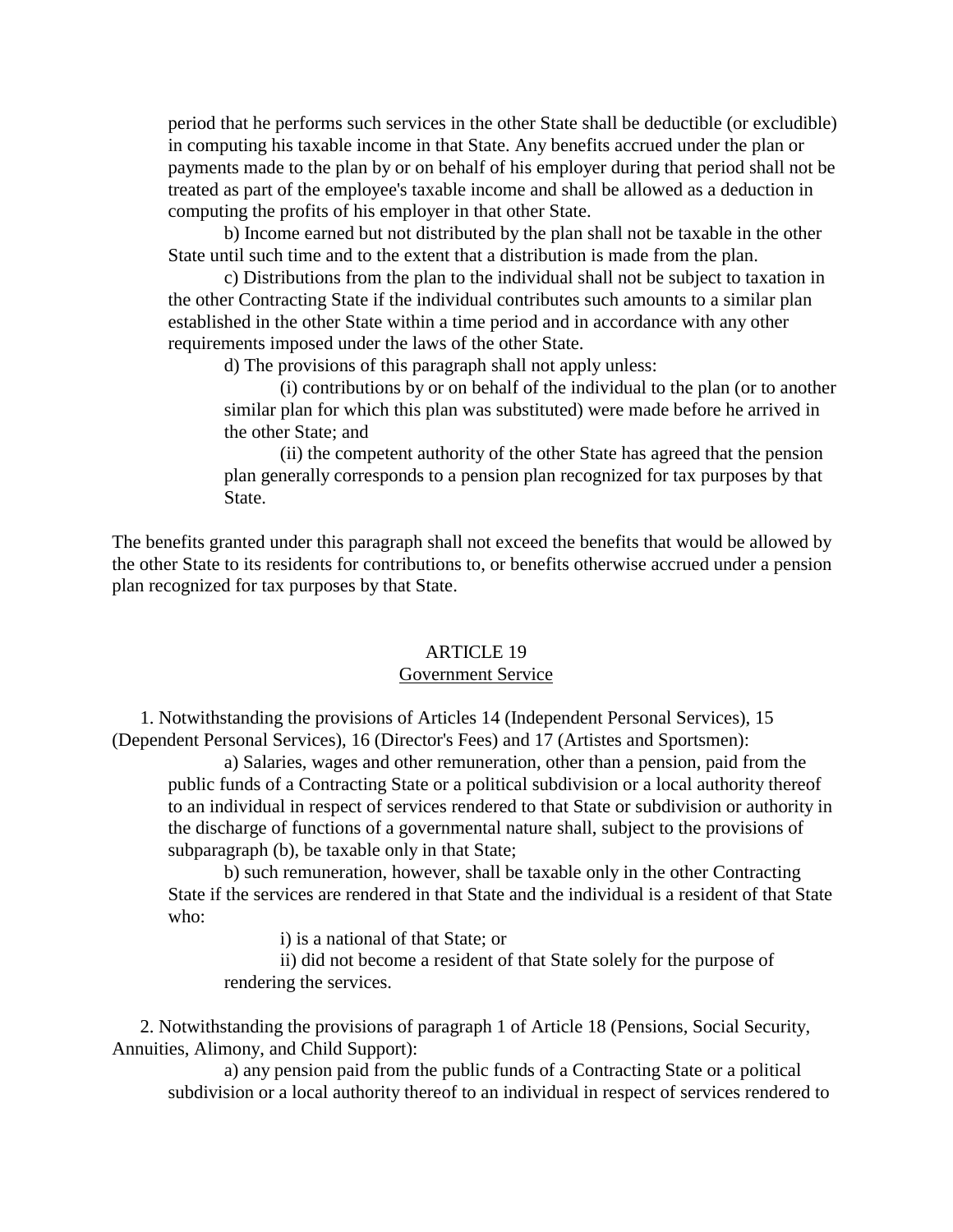<span id="page-16-0"></span>that State or subdivision or authority in the discharge of functions of a governmental nature shall, subject to the provisions of subparagraph (b), be taxable only in that State; b) such pension, however, shall be taxable only in the other Contracting State if the individual is a resident of, and a national of, that State.

## ARTICLE 20 Students and Trainees

 Payments received by a student, apprentice, or business trainee who is, or was immediately before visiting a Contracting State, a resident of the other Contracting State, and who is present in the first-mentioned State for the purpose of his full-time education at an accredited educational institution, or for his full-time training, shall not be taxed in that State, provided that such payments arise outside that State, and are for the purpose of his maintenance, education or training. The exemption from tax provided by this Article shall apply to an apprentice or business trainee only for a period of time not exceeding one year from the date he first arrives in the firstmentioned Contracting State for the purpose of his training.

#### ARTICLE 21 Other Income

 1. Items of income beneficially owned by a resident of a Contracting State, wherever arising, not dealt with in the foregoing Articles of this Convention shall be taxable only in that State.

 2. The provisions of paragraph 1 shall not apply to income, other than income from real property as defined in paragraph 2 of Article 6 (Income from Real Property (Immovable Property)), if the beneficial owner of the income, being a resident of a Contracting State, carries on business in the other Contracting State through a permanent establishment situated therein, or performs in that other State independent personal services from a fixed base situated therein, and the income is attributable to such permanent establishment or fixed base. In such case the provisions of Article 7 (Business Profits) or Article 14 (Independent Personal Services), as the case may be, shall apply.

#### ARTICLE 22 Limitation on Benefits

 1. A resident of a Contracting State shall be entitled to benefits otherwise accorded to residents of a Contracting State by this Convention only to the extent provided in this Article.

 2. A resident of a Contracting State shall be entitled to all the benefits of this Convention if the resident is:

a) an individual;

b) a qualified governmental entity;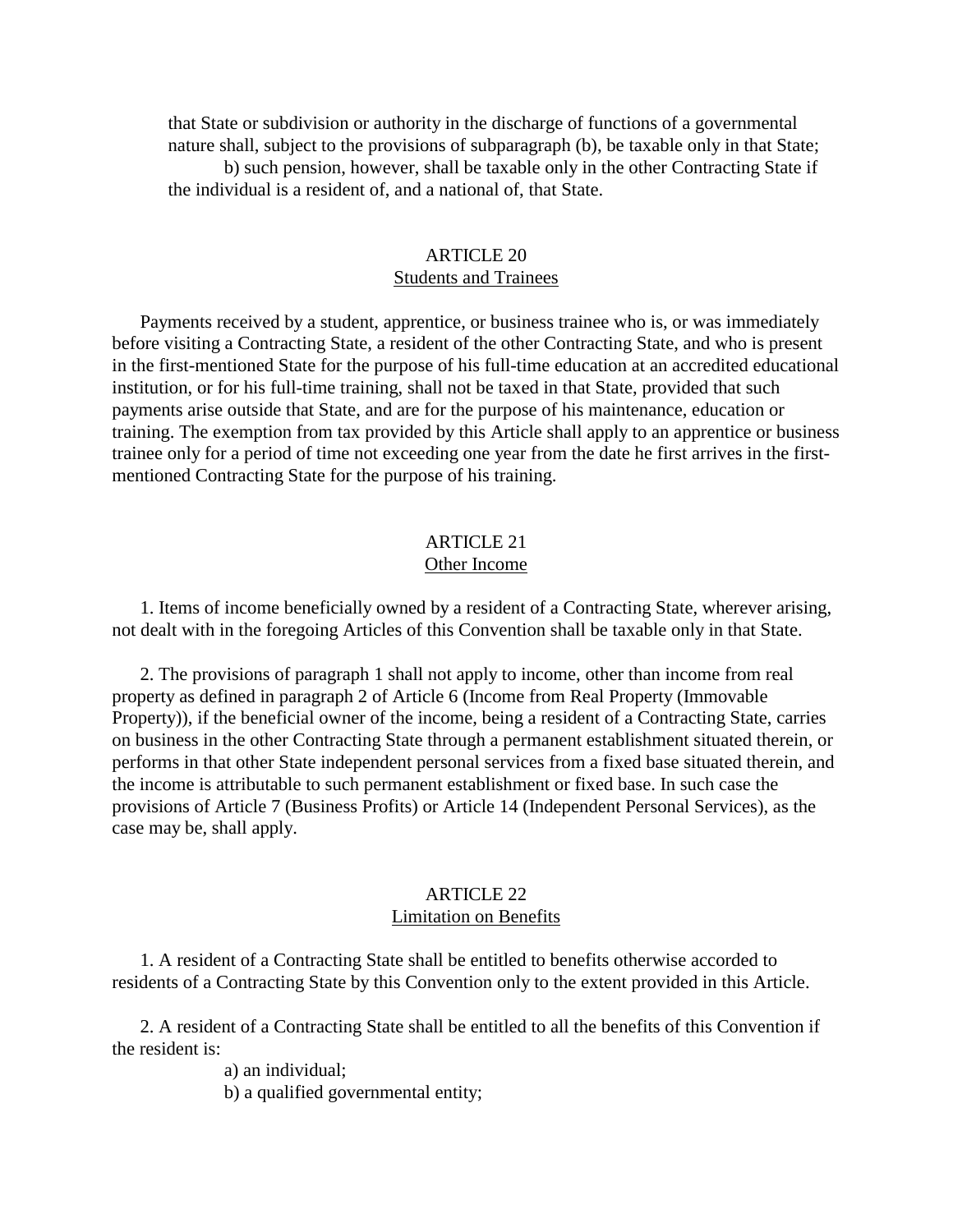c) a company, if

i) all the shares in the class or classes of shares representing more than 50 percent of the voting power and value of the company are regularly traded on a recognized stock exchange, or

ii) at least 50 percent of each class of shares in the company is owned directly or indirectly by companies entitled to benefits under clause i), provided that in the case of indirect ownership, each intermediate owner is a person entitled to benefits of the Convention under this paragraph;

d) described in subparagraph 1(b)(i) of Article 4 (Residence);

e) described in subparagraph 1(b)(ii) of Article 4 (Residence), provided that more than 50 percent of the person's beneficiaries, members or participants are individuals resident in either Contracting State; or

f) a person other than an individual, if:

i) On at least half the days of the taxable year persons described in subparagraphs a), b), c), d) or e) own, directly or indirectly (through a chain of ownership in which each person is entitled to benefits of the Convention under this paragraph), at least 50 percent of each class of shares or other beneficial interests in the person, and

ii) less than 50 percent of the person's gross income for the taxable year is paid or accrued, directly or indirectly, to persons who are not residents of either Contracting State (unless the payment is attributable to a permanent establishment situated in either State), in the form of payments that are deductible for income tax purposes in the person's State of residence.

 3. a) A resident of a Contracting State not otherwise entitled to benefits shall be entitled to the benefits of this Convention with respect to an item of income derived from the other State, if:

> i) the resident is engaged in the active conduct of a trade or business in the first-mentioned State,

ii) the income is connected with or incidental to the trade or business, and

iii) the trade or business is substantial in relation to the activity in the other State generating the income.

b) For purposes of this paragraph, the business of making or managing investments will not be considered an active trade or business unless the activity is banking, insurance or securities activity conducted by a bank, insurance company or registered securities dealer.

c) Whether a trade or business is substantial for purposes of this paragraph will be determined based on all the facts and circumstances. In any case, however, a trade or business will be deemed substantial if, for the preceding taxable year, or for the average of the three preceding taxable years, the asset value, the gross income, and the payroll expense that are related to the trade or business in the first-mentioned State equal at least 7.5 percent of the resident's (and any related parties') proportionate share of the asset value, gross income and payroll expense, respectively, that are related to the activity that generated the income in the other State, and the average of the three ratios exceeds 10 percent.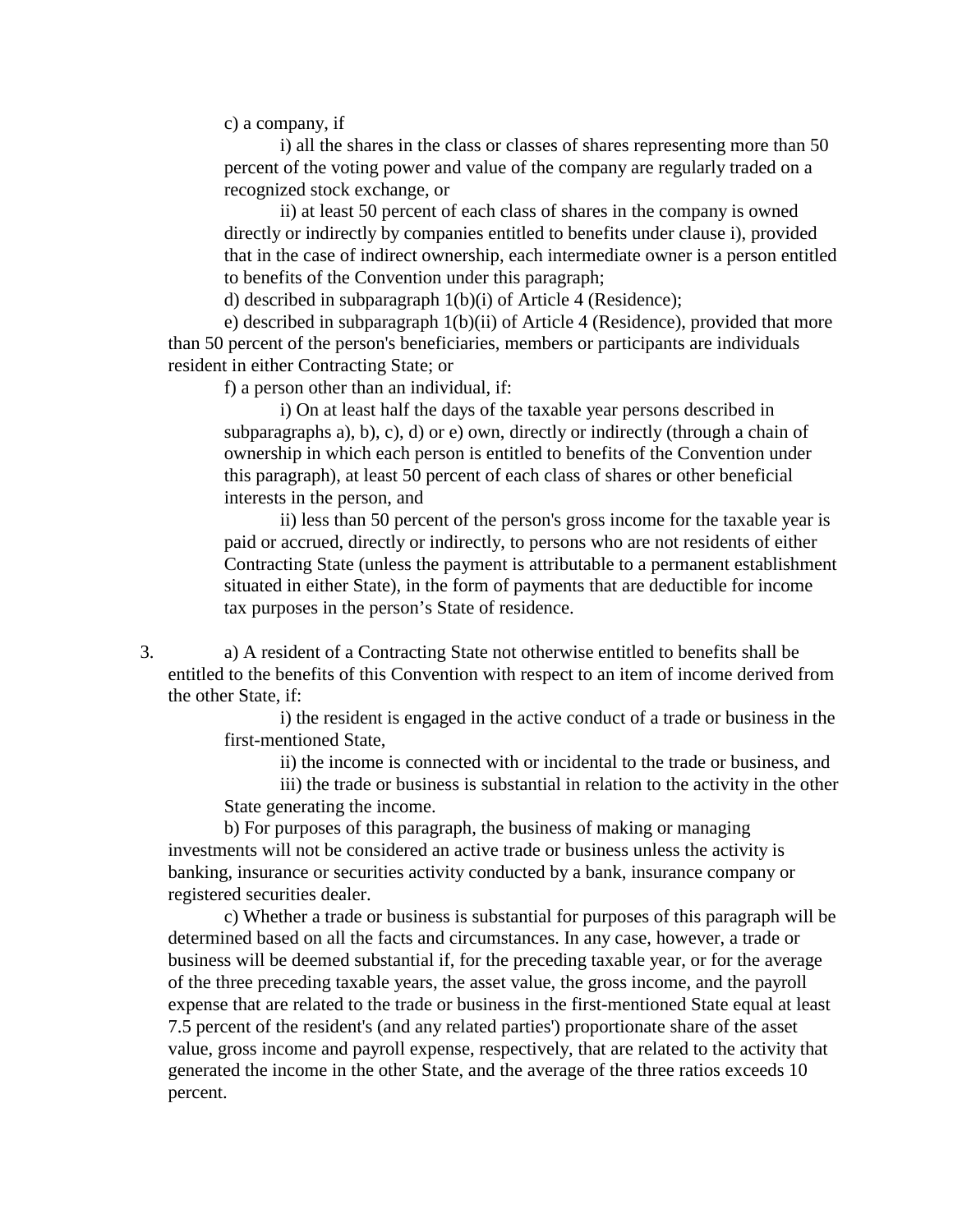<span id="page-18-0"></span>d) Income is derived in connection with a trade or business if the activity in the other State generating the income is a line of business that forms a part of or is complementary to the trade or business. Income is incidental to a trade or business if it facilitates the conduct of the trade or business in the other State.

 4. A resident of a Contracting State not otherwise entitled to benefits may be granted benefits of the Convention if the competent authority of the State from which benefits are claimed so determines.

5. For purposes of this Article the term "recognized stock exchange" means:

a) the NASDAQ System owned by the National Association of Securities Dealers, Inc. and any stock exchange registered with the U.S. Securities and Exchange Commission as a national securities exchange under the U.S. Securities Exchange Act of 1934; and

b) [stock exchanges of the other Contracting State].

# ARTICLE 23 Relief from Double Taxation

 1. In accordance with the provisions and subject to the limitations of the law of the United States (as it may be amended from time to time without changing the general principle hereof), the United States shall allow to a resident or citizen of the United States as a credit against the United States tax on income

a) the income tax paid or accrued to by or on behalf of such citizen or resident; and

b) in the case of a United States company owning at least 10 percent of the voting stock of a company that is a resident of \_\_\_\_\_\_\_ and from which the United States company receives dividends, the income tax paid or accrued to \_\_\_\_\_\_\_\_ by or on behalf of the payor with respect to the profits out of which the dividends are paid.

For the purposes of this paragraph, the taxes referred to in paragraphs 1(b) and 2 of Article 2 (Taxes Covered) shall be considered income taxes.

 2. In accordance with the provisions and subject to the limitations of the law of \_\_\_\_\_\_\_\_ (as it may be amended from time to time without changing the general principle hereof), \_\_\_\_\_\_\_\_\_ shall allow to a resident or citizen of\_\_\_\_\_\_\_\_\_ as a credit against the \_\_\_\_\_\_\_\_\_ tax on income

a) the income tax paid or accrued to the United States by or on behalf of such resident of citizen; and

b) in the case of a company owning at least 10 percent of the voting stock of a company that is a resident of the United States and from which the company receives dividends, the income tax paid or accrued to the United States by or on behalf of the payor with respect to the profits out of which the dividends are paid.

For the purposes of this paragraph, the taxes referred to in paragraphs 1(a) and 2 of Article 2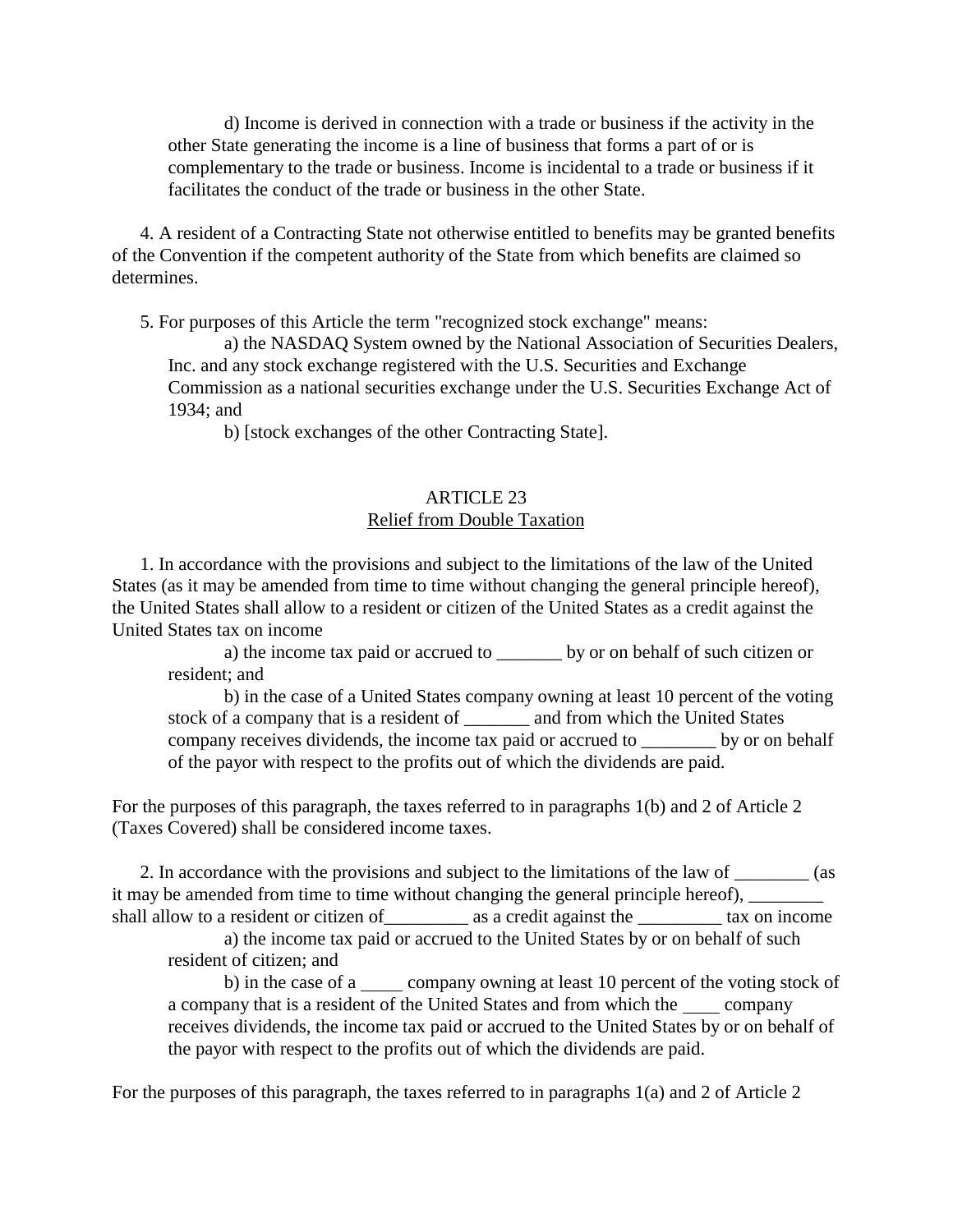<span id="page-19-0"></span>(Taxes Covered) shall be considered income taxes.

3. Where a United States citizen is a resident of \_\_\_\_\_\_\_\_:

a) with respect to items of income that under the provisions of this Convention are exempt from United States tax or that are subject to a reduced rate of United States tax when derived by a resident of \_\_\_\_\_\_\_\_\_\_\_\_ who is not a United States citizen, shall allow as a credit against <u>example</u> tax, only the tax paid, if any, that the United States may impose under the provisions of this Convention, other than taxes that may be imposed solely by reason of citizenship under the saving clause of paragraph 4 of Article 1 (General Scope);

b) for purposes of computing United States tax on those items of income referred to in subparagraph (a), the United States shall allow as a credit against United States tax the income tax paid to \_\_\_\_\_\_\_\_ after the credit referred to in subparagraph (a); the credit so allowed shall not reduce the portion of the United States tax that is creditable against the  $\frac{1}{\sqrt{1-\frac{1}{\sqrt{1-\frac{1}{\sqrt{1-\frac{1}{\sqrt{1-\frac{1}{\sqrt{1-\frac{1}{\sqrt{1-\frac{1}{\sqrt{1-\frac{1}{\sqrt{1-\frac{1}{\sqrt{1-\frac{1}{\sqrt{1-\frac{1}{\sqrt{1-\frac{1}{\sqrt{1-\frac{1}{\sqrt{1-\frac{1}{\sqrt{1-\frac{1}{\sqrt{1-\frac{1}{\sqrt{1-\frac{1}{\sqrt{1-\frac{1}{\sqrt{1-\frac{1}{\sqrt{1-\frac{1}{\sqrt{1-\frac{1}{\sqrt{1-\frac{1}{\sqrt{1-\frac{1}{\sqrt{1-\frac{1}{\sqrt{1$ 

c) for the exclusive purpose of relieving double taxation in the United States under subparagraph (b), items of income referred to in subparagraph (a) shall be deemed to arise in to the extent necessary to avoid double taxation of such income under subparagraph (b).

#### ARTICLE 24 Non-discrimination

 1. Nationals of a Contracting State shall not be subjected in the other Contracting State to any taxation or any requirement connected therewith that is more burdensome than the taxation and connected requirements to which nationals of that other State in the same circumstances, particularly with respect to taxation on worldwide income, are or may be subjected. This provision shall also apply to persons who are not residents of one or both of the Contracting States.

 2. The taxation on a permanent establishment or fixed base that a resident or enterprise of a Contracting State has in the other Contracting State shall not be less favorably levied in that other State than the taxation levied on enterprises or residents of that other State carrying on the same activities. The provisions of this paragraph shall not be construed as obliging a Contracting State to grant to residents of the other Contracting State any personal allowances, reliefs, and reductions for taxation purposes on account of civil status or family responsibilities that it grants to its own residents.

 3. Except where the provisions of paragraph 1 of Article 9 (Associated Enterprises), paragraph 4 of Article 11 (Interest), or paragraph 4 of Article 12 (Royalties) apply, interest, royalties, and other disbursements paid by a resident of a Contracting State to a resident of the other Contracting State shall, for the purpose of determining the taxable profits of the firstmentioned resident, be deductible under the same conditions as if they had been paid to a resident of the first-mentioned State. Similarly, any debts of a resident of a Contracting State to a resident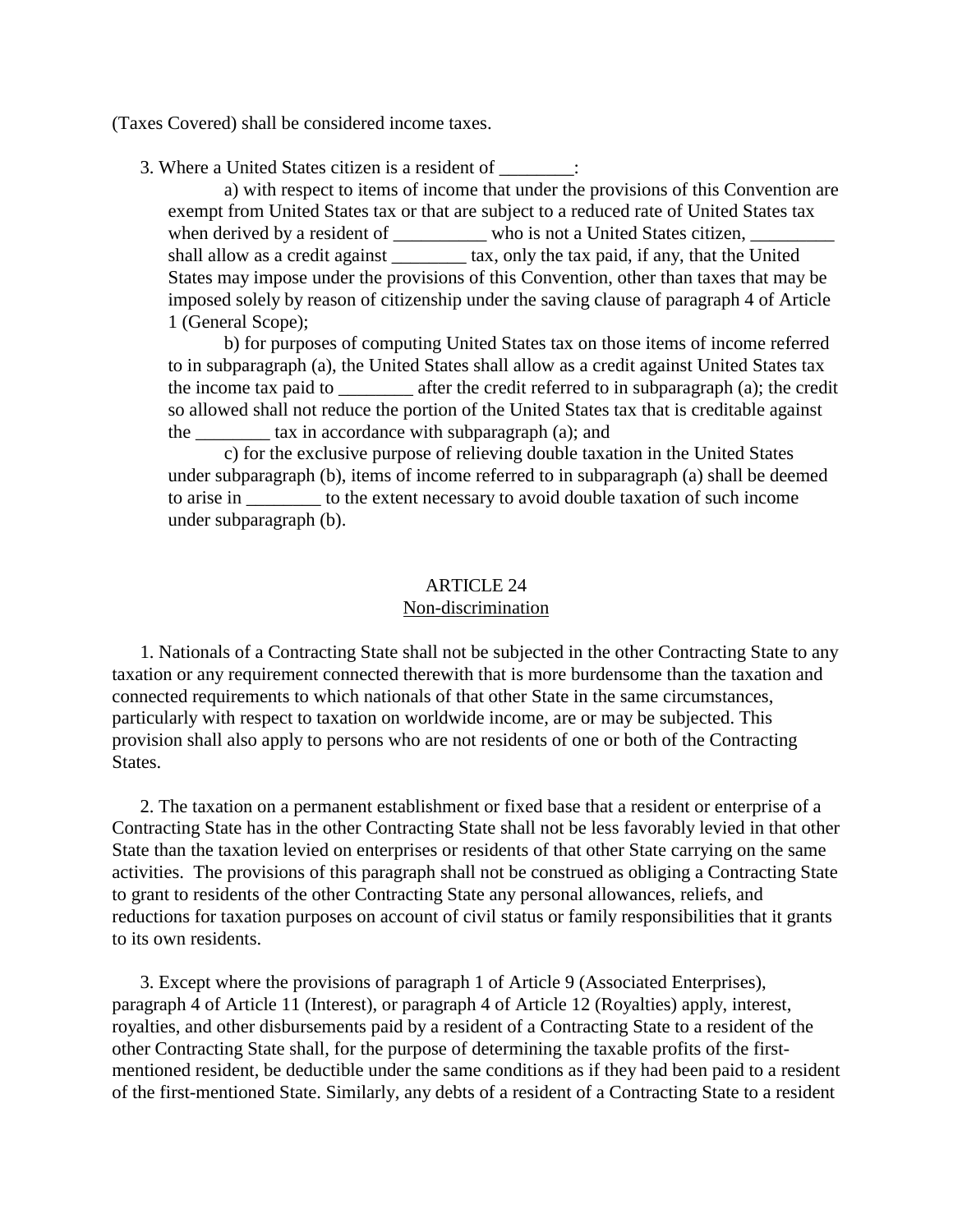<span id="page-20-0"></span>of the other Contracting State shall, for the purpose of determining the taxable capital of the firstmentioned resident, be deductible under the same conditions as if they had been contracted to a resident of the first-mentioned State.

 4. Enterprises of a Contracting State, the capital of which is wholly or partly owned or controlled, directly or indirectly, by one or more residents of the other Contracting State, shall not be subjected in the first-mentioned State to any taxation or any requirement connected therewith that is more burdensome than the taxation and connected requirements to which other similar enterprises of the first-mentioned State are or may be subjected.

 5. Nothing in this Article shall be construed as preventing either Contracting State from imposing a tax as described in paragraph 8 of Article 10 (Dividends).

 6. The provisions of this Article shall, notwithstanding the provisions of Article 2 (Taxes Covered), apply to taxes of every kind and description imposed by a Contracting State or a political subdivision or local authority thereof.

# ARTICLE 25 Mutual Agreement Procedure

 1. Where a person considers that the actions of one or both of the Contracting States result or will result for him in taxation not in accordance with the provisions of this Convention, he may, irrespective of the remedies provided by the domestic law of those States, and the time limits prescribed in such laws for presenting claims for refund, present his case to the competent authority of either Contracting State.

 2. The competent authority shall endeavor, if the objection appears to it to be justified and if it is not itself able to arrive at a satisfactory solution, to resolve the case by mutual agreement with the competent authority of the other Contracting State, with a view to the avoidance of taxation which is not in accordance with the Convention. Any agreement reached shall be implemented notwithstanding any time limits or other procedural limitations in the domestic law of the Contracting States. Assessment and collection procedures shall be suspended during the pendency of any mutual agreement proceeding.

 3. The competent authorities of the Contracting States shall endeavor to resolve by mutual agreement any difficulties or doubts arising as to the interpretation or application of the Convention. In particular the competent authorities of the Contracting States may agree:

a) to the same attribution of income, deductions, credits, or allowances of an enterprise of a Contracting State to its permanent establishment situated in the other Contracting State;

b) to the same allocation of income, deductions, credits, or allowances between persons;

c) to the same characterization of particular items of income, including the same characterization of income that is assimilated to income from shares by the taxation law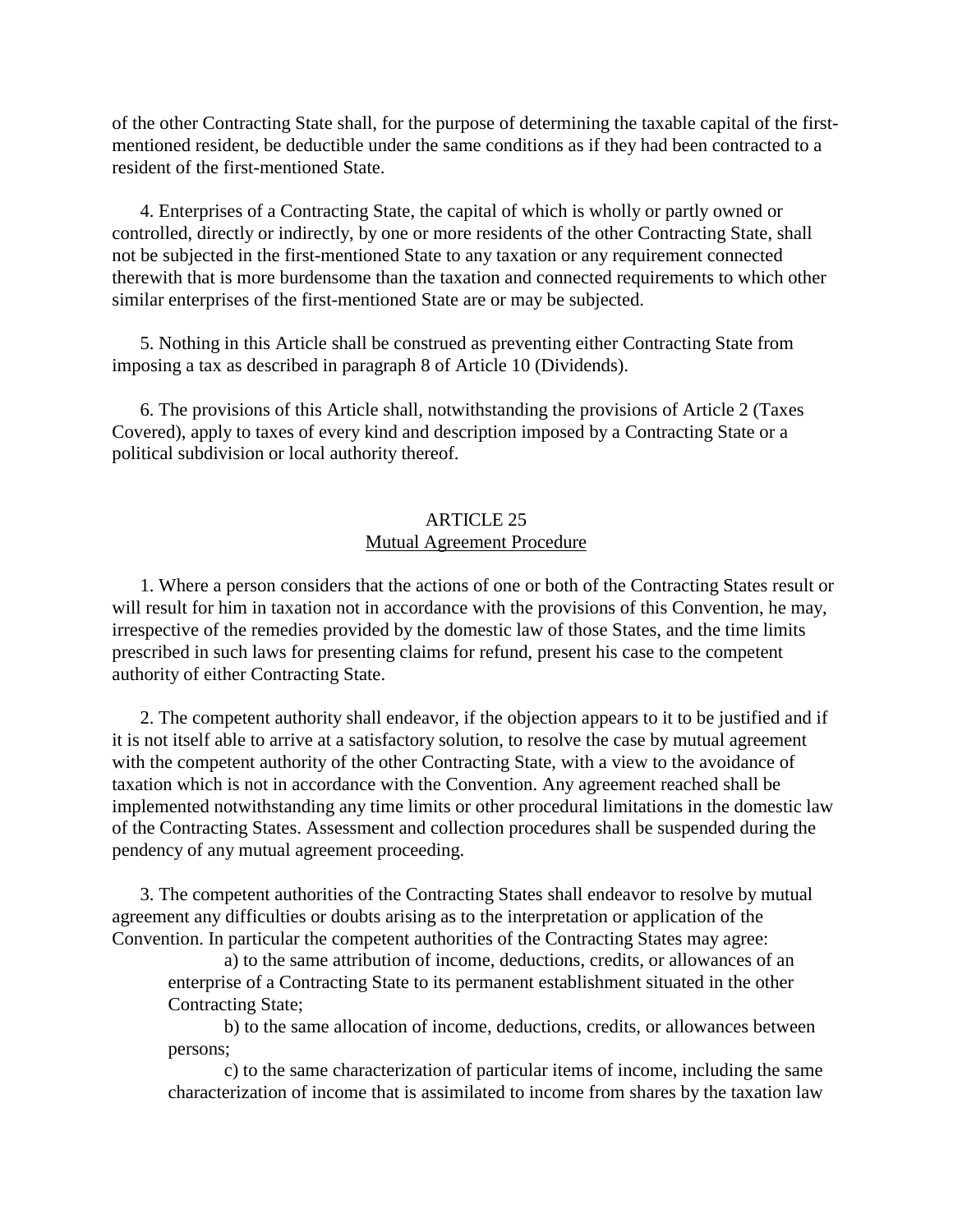<span id="page-21-0"></span>of one of the Contracting States and that is treated as a different class of income in the other State;

d) to the same characterization of persons;

e) to the same application of source rules with respect

to particular items of income;

f) to a common meaning of a term;

g) to advance pricing arrangements; and

h) to the application of the provisions of domestic law regarding penalties, fines, and interest in a manner consistent with the purposes of the Convention.

They may also consult together for the elimination of double taxation in cases not provided for in the Convention.

 4. The competent authorities also may agree to increases in any specific dollar amounts referred to in the Convention to reflect economic or monetary developments.

 5. The competent authorities of the Contracting States may communicate with each other directly for the purpose of reaching an agreement in the sense of the preceding paragraphs.

#### ARTICLE 26

#### Exchange of Information and Administrative Assistance

 1. The competent authorities of the Contracting States shall exchange such information as is relevant for carrying out the provisions of this Convention or of the domestic laws of the Contracting States concerning taxes covered by the Convention insofar as the taxation thereunder is not contrary to the Convention, including information relating to the assessment or collection of, the enforcement or prosecution in respect of, or the determination of appeals in relation to, the taxes covered by the Convention. The exchange of information is not restricted by Article 1 (General Scope). Any information received by a Contracting State shall be treated as secret in the same manner as information obtained under the domestic laws of that State and shall be disclosed only to persons or authorities (including courts and administrative bodies) involved in the assessment, collection, or administration of, the enforcement or prosecution in respect of, or the determination of appeals in relation to, the taxes covered by the Convention or the oversight of the above. Such persons or authorities shall use the information only for such purposes. They may disclose the information in public court proceedings or in judicial decisions.

 2. In no case shall the provisions of paragraph 1 be construed so as to impose on a Contracting State the obligation:

a) to carry out administrative measures at variance with the laws and administrative practice of that or of the other Contracting State;

b) to supply information that is not obtainable under the laws or in the normal course of the administration of that or of the other Contracting State;

c) to supply information that would disclose any trade, business, industrial, commercial, or professional secret or trade process, or information the disclosure of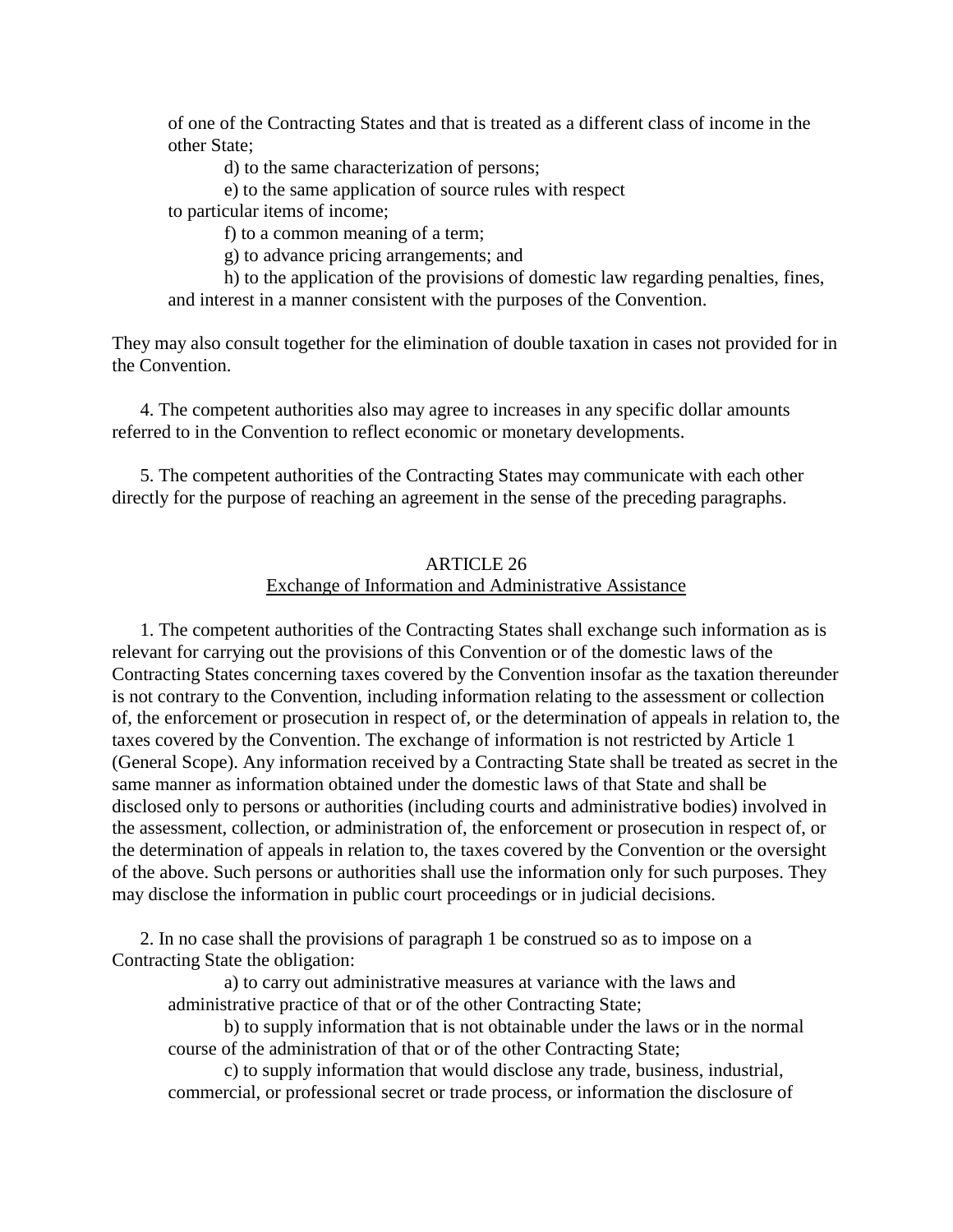which would be contrary to public policy (ordre public).

<span id="page-22-0"></span> 3. Notwithstanding paragraph 2, the competent authority of the requested State shall have the authority to obtain and provide information held by financial institutions, nominees or persons acting in an agency or fiduciary capacity, or respecting interests in a person, including bearer shares, regardless of any laws or practices of the requested State that might otherwise preclude the obtaining of such information. If information is requested by a Contracting State in accordance with this Article, the other Contracting State shall obtain that information in the same manner and to the same extent as if the tax of the first-mentioned State were the tax of that other State and were being imposed by that other State, notwithstanding that the other State may not, at that time, need such information for purposes of its own tax. If specifically requested by the competent authority of a Contracting State, the competent authority of the other Contracting State shall provide information under this Article in the form of depositions of witnesses and authenticated copies of unedited original documents (including books, papers, statements, records, accounts, and writings), to the same extent such depositions and documents can be obtained under the laws and administrative practices of that other State with respect to its own taxes.

 4. Each of the Contracting States shall endeavor to collect on behalf of the other Contracting State such amounts as may be necessary to ensure that relief granted by the Convention from taxation imposed by that other State does not inure to the benefit of persons not entitled thereto. This paragraph shall not impose upon either of the Contracting States the obligation to carry out administrative measures that would be contrary to its sovereignty, security, or public policy.

 5. For the purposes of this Article, the Convention shall apply, notwithstanding the provisions of Article 2 (Taxes Covered), to taxes of every kind imposed by a Contracting State.

 6. The competent authority of the requested State shall allow representatives of the applicant State to enter the requested State to interview individuals and examine books and records with the consent of the persons subject to examination.

# ARTICLE 27 Diplomatic Agents and Consular Officers

 Nothing in this Convention shall affect the fiscal privileges of diplomatic agents or consular officers under the general rules of international law or under the provisions of special agreements.

### ARTICLE 28 Entry into Force

 1. This Convention shall be subject to ratification in accordance with the applicable procedures of each Contracting State. Each Contracting State shall notify the other as soon as its